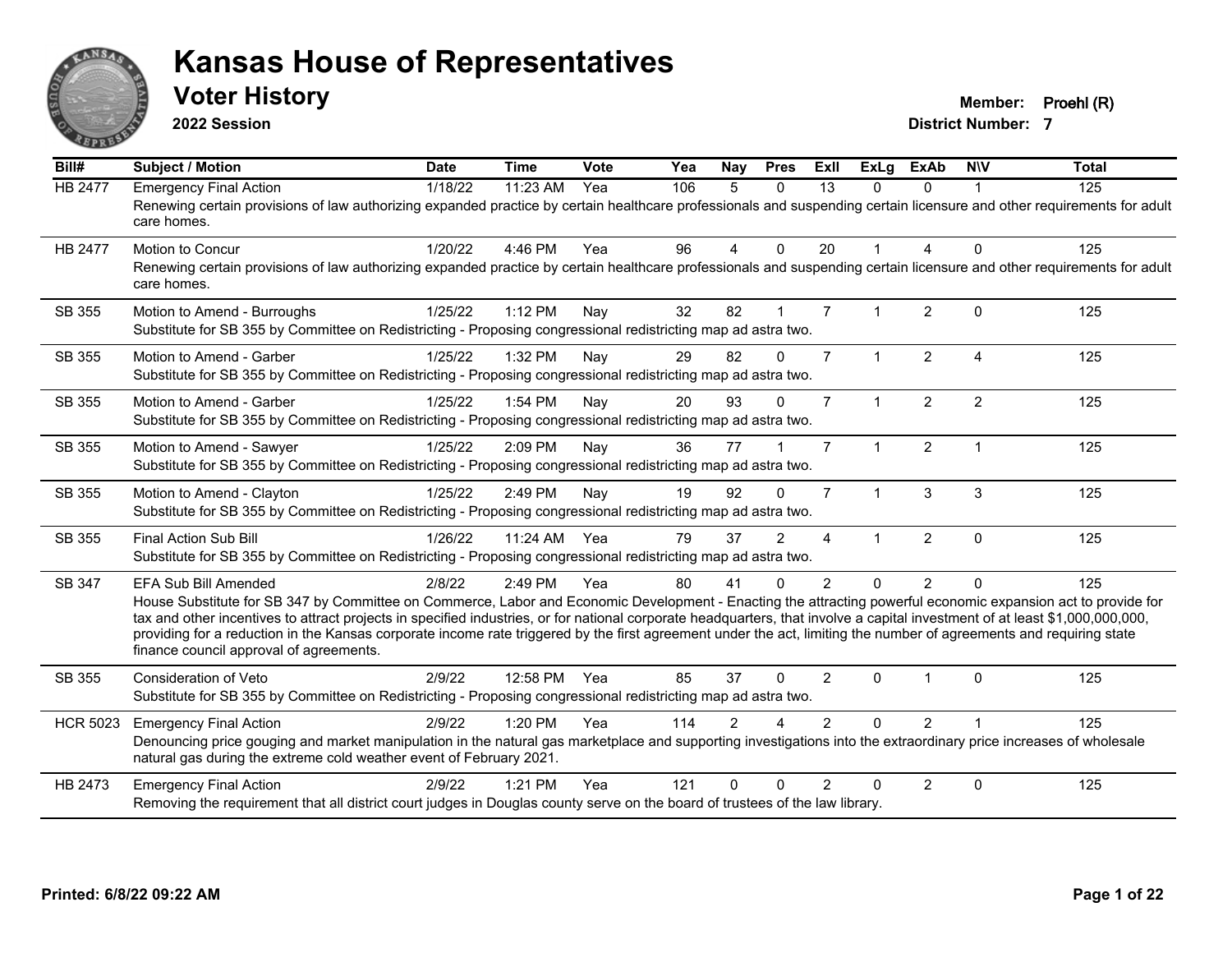

**2022 Session**

**Voter History Member: Proehl (R)** 

| $\overline{Bill#}$ | <b>Subject / Motion</b>                                                                                                                                                                                                                                                              | <b>Date</b> | <b>Time</b> | Vote | Yea | <b>Nav</b> | <b>Pres</b>  | ExII           | ExLa     | <b>ExAb</b>    | <b>NIV</b>              | <b>Total</b> |
|--------------------|--------------------------------------------------------------------------------------------------------------------------------------------------------------------------------------------------------------------------------------------------------------------------------------|-------------|-------------|------|-----|------------|--------------|----------------|----------|----------------|-------------------------|--------------|
| <b>HB 2490</b>     | <b>Emergency Final Action</b><br>Authorizing the state treasurer to determine account owners and designated beneficiaries for an ABLE savings account, adding who may open such an account and<br>requiring compliance with the federal internal revenue code.                       | 2/9/22      | 1:22 PM     | Yea  | 118 | 3          | $\Omega$     | $\mathfrak{p}$ | 0        | $\mathcal{P}$  | $\Omega$                | 125          |
| HB 2480            | <b>Final Action</b><br>Amending the public water supply project loan program's definition of "project" to remove the definition's current exclusion of projects that are<br>related to the diversion or transportation of water acquired through a water transfer.                   | 2/15/22     | 11:59 PM    | Yea  | 118 | 0          | $\Omega$     | 3              | 0        | $\overline{2}$ | $\overline{2}$          | 125          |
| HB 2564            | <b>Final Action</b><br>Updating the version of risk-based capital instructions in effect.                                                                                                                                                                                            | 2/15/22     | 11:59 PM    | Yea  | 118 | 0          | $\Omega$     | 3              | 0        | $\overline{2}$ | $\overline{2}$          | 125          |
| HB 2489            | <b>Final Action Amended</b><br>Amending provisions of the technology-enabled fiduciary financial institutions act relating to fees and assessments, examinations, disclosures to consumers and<br>requiring such institutions to be mandatory reporters for purposes of elder abuse. | 2/16/22     | $11:17$ AM  | Yea  | 120 | 0          | $\Omega$     |                | 0        | 3              |                         | 125          |
| HB 2537            | <b>Final Action</b><br>Requiring the insurance department to hold a hearing in cases involving an order under the Kansas administrative procedure act.                                                                                                                               | 2/16/22     | 11:19 AM    | Yea  | 120 | 0          |              |                | 0        | 3              | $\Omega$                | 125          |
| SB 337             | <b>Final Action</b><br>Converting the conditional charter issued for the pilot program under the technology-enabled fiduciary financial institutions act to a full fiduciary financial institution<br>charter.                                                                       | 2/16/22     | 11:20 AM    | Yea  | 119 |            |              |                | 0        | 3              | $\Omega$                | 125          |
| <b>HCR 5014</b>    | Motion to Recommend for Passage<br>Proposing a constitutional amendment that provides for legislative oversight of rules and regulations adopted by executive branch agencies and officials.                                                                                         | 2/16/22     | 12:30 PM    | Yea  | 77  | 42         | $\Omega$     |                | 0        | 2              | 3                       | 125          |
| HB 2560            | <b>Final Action</b><br>Extending certain penalties, fees and maximum amounts of fees and the expiration dates of certain programs of the Kansas department of agriculture.                                                                                                           | 2/17/22     | 12:25 PM    | Yea  | 101 | 11         | $\Omega$     |                | 0        | 11             |                         | 125          |
| HB 2591            | <b>Final Action</b><br>Repealing the state general fund and conservation fee fund transfers to the abandoned oil and gas well fund.                                                                                                                                                  | 2/17/22     | 12:27 PM    | Yea  | 112 | 0          | $\Omega$     |                | 0        | 11             | $\overline{\mathbf{1}}$ | 125          |
| <b>HCR 5014</b>    | <b>Final Action</b><br>Proposing a constitutional amendment that provides for legislative oversight of rules and regulations adopted by executive branch agencies and officials.                                                                                                     | 2/17/22     | 12:43 PM    | Yea  | 80  | 33         | $\Omega$     |                | 0        | 11             | $\Omega$                | 125          |
| HB 2540            | <b>Emergency Final Action</b><br>Authorizing the construction of a memorial honoring Kansas gold star families.                                                                                                                                                                      | 2/17/22     | 12:45 PM    | Yea  | 113 | 0          | $\Omega$     |                | 0        | 11             | $\Omega$                | 125          |
| HB 2458            | <b>Emergency Final Action</b><br>Designating a portion of U.S. highway 56 as the PFC Shane Austin memorial highway.                                                                                                                                                                  | 2/17/22     | 12:47 PM    | Yea  | 113 | 0          | $\mathbf{0}$ | $\overline{1}$ | $\Omega$ | 11             | $\mathbf 0$             | 125          |
| HB 2476            | <b>Emergency Final Action</b><br>Providing for the silver star and bronze star distinctive license plates.                                                                                                                                                                           | 2/17/22     | 12:48 PM    | Yea  | 113 | 0          | $\Omega$     | $\overline{1}$ | 0        | 11             | $\Omega$                | 125          |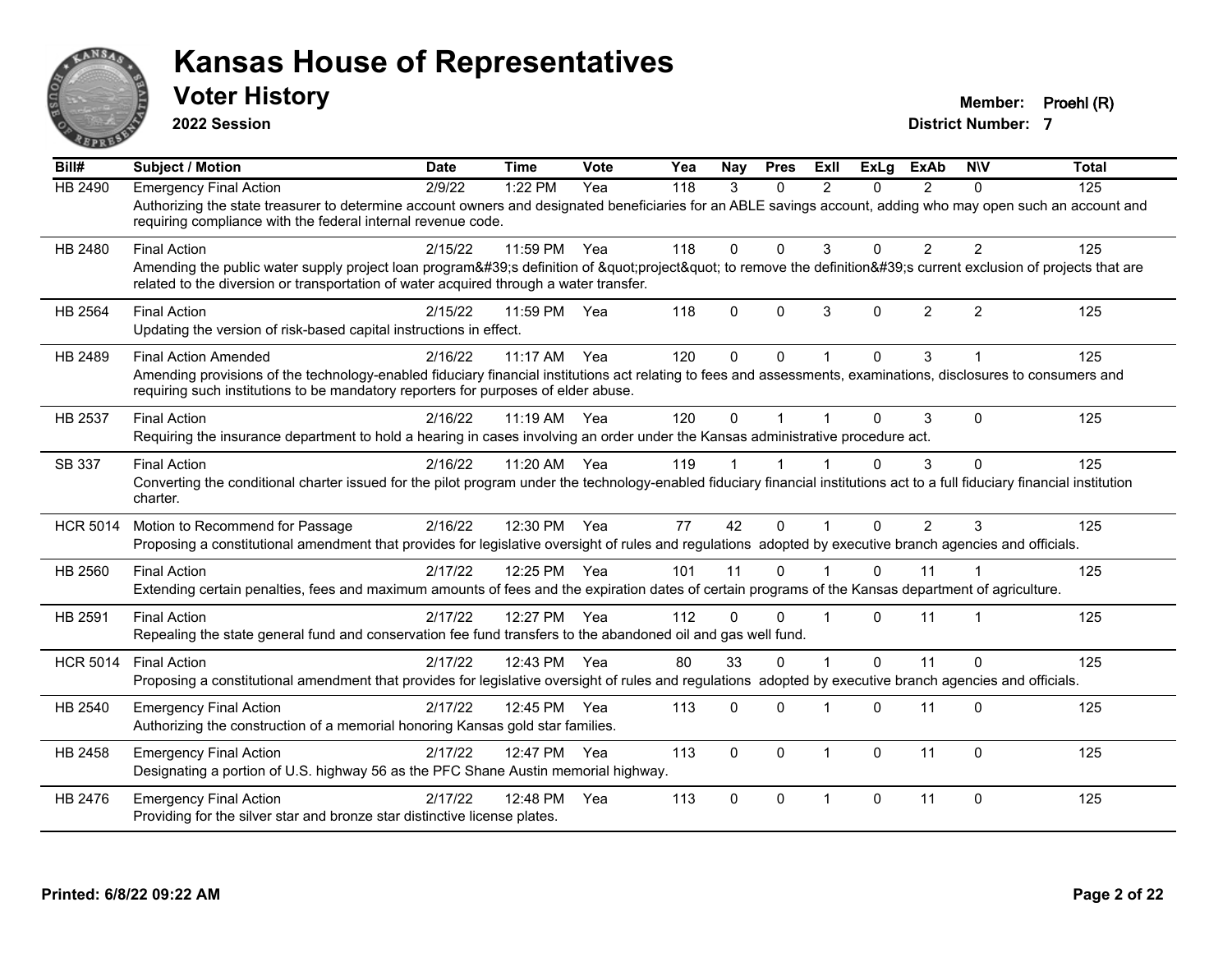

**2022 Session**

**Voter History Member: Proehl (R)** 

| Bill#           | <b>Subject / Motion</b>                                                                                                                                                                                                                                            | <b>Date</b> | <b>Time</b>  | Vote | Yea | Nay            | <b>Pres</b> | ExII           | <b>ExLg</b>  | <b>ExAb</b>    | <b>NIV</b>     | <b>Total</b> |  |  |
|-----------------|--------------------------------------------------------------------------------------------------------------------------------------------------------------------------------------------------------------------------------------------------------------------|-------------|--------------|------|-----|----------------|-------------|----------------|--------------|----------------|----------------|--------------|--|--|
| <b>HB 2478</b>  | <b>Emergency Final Action</b>                                                                                                                                                                                                                                      | 2/17/22     | 12:49 PM     | Yea  | 113 | $\Omega$       | $\Omega$    | $\mathbf{1}$   | $\Omega$     | 11             | $\mathbf{0}$   | 125          |  |  |
|                 | Designating a portion of United States highway 166 as the SGT Evan S Parker memorial highway.                                                                                                                                                                      |             |              |      |     |                |             |                |              |                |                |              |  |  |
| <b>HCR 5014</b> | <b>Final Action</b>                                                                                                                                                                                                                                                | 2/21/22     | 11:45 AM     | Yea  | 85  | 39             | $\mathbf 0$ | $\overline{1}$ | $\Omega$     | $\Omega$       | $\Omega$       | 125          |  |  |
|                 | Proposing a constitutional amendment that provides for legislative oversight of rules and regulations adopted by executive branch agencies and officials.                                                                                                          |             |              |      |     |                |             |                |              |                |                |              |  |  |
| HB 2517         | <b>Final Action Amended</b>                                                                                                                                                                                                                                        | 2/22/22     | 10:49 AM Yea |      | 120 | $\Omega$       | $\Omega$    | $\mathcal{P}$  | $\Omega$     | 3              | U              | 125          |  |  |
|                 | Transferring the responsibility to certify drug abuse treatment providers that participate in the certified drug abuse treatment program from the department of corrections                                                                                        |             |              |      |     |                |             |                |              |                |                |              |  |  |
|                 | to the Kansas sentencing commission.                                                                                                                                                                                                                               |             |              |      |     |                |             |                |              |                |                |              |  |  |
| HB 2594         | <b>Final Action Amended</b>                                                                                                                                                                                                                                        | 2/22/22     | 10:50 AM Yea |      | 120 | $\Omega$       | $\Omega$    | $\mathcal{P}$  | $\mathbf{0}$ | 3              | $\Omega$       | 125          |  |  |
|                 | Exempting certain modifications on antique vehicles from vehicle identification number offense seizures and dispositions.                                                                                                                                          |             |              |      |     |                |             |                |              |                |                |              |  |  |
| <b>HB 2607</b>  | <b>Final Action Amended</b>                                                                                                                                                                                                                                        | 2/22/22     | 10:51 AM     | Yea  | 120 | $\Omega$       | $\Omega$    | $\mathcal{P}$  | $\Omega$     | 3              | $\Omega$       | 125          |  |  |
|                 | Clarifying the time limitations for habeas corpus claims.                                                                                                                                                                                                          |             |              |      |     |                |             |                |              |                |                |              |  |  |
| HB 2299         | Motion to Amend - Fairchild                                                                                                                                                                                                                                        | 2/22/22     | 3:16 PM      | Nay  | 35  | 84             | $\mathbf 0$ | $\overline{2}$ | $\mathbf 0$  | 3              | $\overline{1}$ | 125          |  |  |
|                 | Allowing a search warrant to be executed within 10 days from the date of issuance.                                                                                                                                                                                 |             |              |      |     |                |             |                |              |                |                |              |  |  |
| HB 2703         | Motion to Amend - Clayton                                                                                                                                                                                                                                          | 2/22/22     | 4:17 PM      | Nay  | 37  | 80             | $\mathbf 0$ | $\overline{2}$ | $\mathbf 0$  | 3              | 3              | 125          |  |  |
|                 | Making changes to employment security law provisions regarding the employment security fund and employer contribution rates, the definition of employment to                                                                                                       |             |              |      |     |                |             |                |              |                |                |              |  |  |
|                 | conform with federal law and various updates to the my reemployment plan program, including making the program mandatory with certain exceptions, and providing<br>that the secretary of commerce may require participation by claimants in reemployment services. |             |              |      |     |                |             |                |              |                |                |              |  |  |
|                 |                                                                                                                                                                                                                                                                    |             |              |      |     |                |             |                |              |                |                |              |  |  |
| HB 2525         | Motion to Recommend for Passage                                                                                                                                                                                                                                    | 2/22/22     | 5:17 PM      | Nay  | 53  | 66             | $\Omega$    | $\overline{2}$ | $\Omega$     | 3              |                | 125          |  |  |
|                 | Removing non-cooperation with child support from requirements for food and child care assistance eligibility and exempting adults enrolled in school from the 20-hour-<br>per-week work requirement for child care assistance eligibility for a limited time.      |             |              |      |     |                |             |                |              |                |                |              |  |  |
|                 |                                                                                                                                                                                                                                                                    |             |              |      |     | 8              | $\Omega$    | 3              |              | $\overline{1}$ | $\Omega$       |              |  |  |
| HB 2110         | <b>Final Action Amended</b><br>Requiring insurance coverage for PANS and PANDAS by the state health care benefits program and requiring the state employee health care commission to submit an                                                                     | 2/23/22     | 10:21 AM Yea |      | 113 |                |             |                | $\Omega$     |                |                | 125          |  |  |
|                 | impact report on such coverage to the legislature.                                                                                                                                                                                                                 |             |              |      |     |                |             |                |              |                |                |              |  |  |
| HB 2299         | <b>Final Action Amended</b>                                                                                                                                                                                                                                        | 2/23/22     | 10:22 AM     | Yea  | 119 | $\overline{2}$ | $\Omega$    | 3              | $\Omega$     | $\mathbf 1$    | $\Omega$       | 125          |  |  |
|                 | Allowing a search warrant to be executed within 10 days from the date of issuance.                                                                                                                                                                                 |             |              |      |     |                |             |                |              |                |                |              |  |  |
| HB 2386         |                                                                                                                                                                                                                                                                    | 2/23/22     | 10:23 AM     |      | 118 | 3              | $\mathbf 0$ | 3              | 0            | $\mathbf 1$    | $\mathbf 0$    | 125          |  |  |
|                 | <b>Final Action Amended</b><br>Establishing requirements for the payment and reimbursement of dental services by a dental benefit plan.                                                                                                                            |             |              | Nay  |     |                |             |                |              |                |                |              |  |  |
|                 |                                                                                                                                                                                                                                                                    |             |              |      |     |                |             |                |              |                |                |              |  |  |
| HB 2456         | <b>Final Action Amended</b>                                                                                                                                                                                                                                        | 2/23/22     | 10:24 AM     | Yea  | 117 | 4              | $\Omega$    | 3              | $\mathbf{0}$ | $\mathbf 1$    | $\mathbf{0}$   | 125          |  |  |
|                 | Establishing the Kansas kids lifetime combination hunting and fishing license.                                                                                                                                                                                     |             |              |      |     |                |             |                |              |                |                |              |  |  |
| HB 2481         | <b>Final Action</b>                                                                                                                                                                                                                                                | 2/23/22     | 10:25 AM     | Yea  | 121 | $\Omega$       | $\Omega$    | 3              | $\Omega$     |                | $\Omega$       | 125          |  |  |
|                 | Authorizing KP&F participating service credit purchase for certain in-state nonfederal governmental employment.                                                                                                                                                    |             |              |      |     |                |             |                |              |                |                |              |  |  |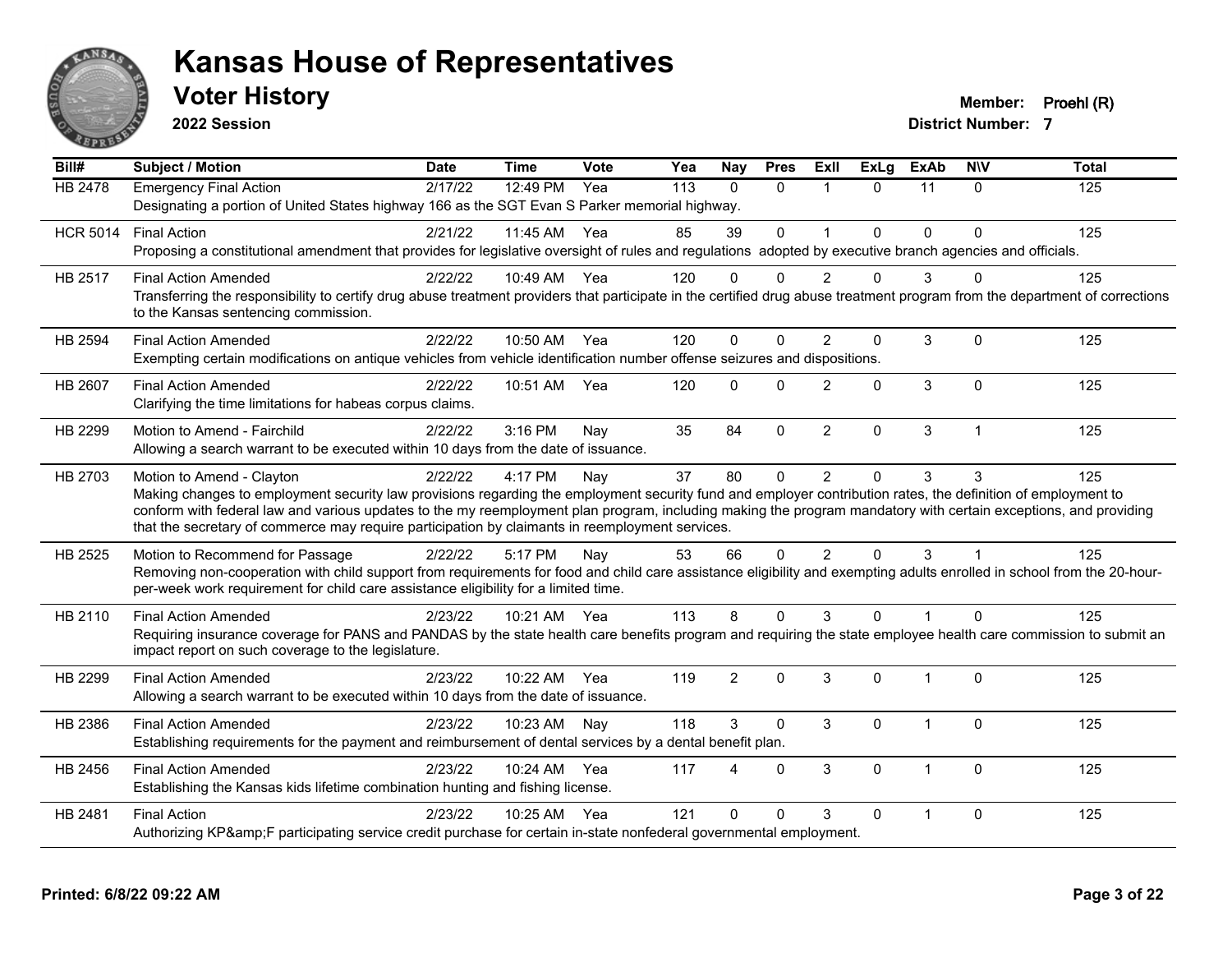

**2022 Session**

| Bill#          | <b>Subject / Motion</b>                                                                                                                                                                                                                                                                                                                                         | <b>Date</b> | Time         | <b>Vote</b> | Yea | <b>Nay</b>     | <b>Pres</b>  | ExII | <b>ExLg</b> | <b>ExAb</b>    | <b>NIV</b>   | <b>Total</b> |
|----------------|-----------------------------------------------------------------------------------------------------------------------------------------------------------------------------------------------------------------------------------------------------------------------------------------------------------------------------------------------------------------|-------------|--------------|-------------|-----|----------------|--------------|------|-------------|----------------|--------------|--------------|
| <b>HB 2483</b> | <b>Final Action</b>                                                                                                                                                                                                                                                                                                                                             | 2/23/22     | 10:26 AM     | Yea         | 105 | 16             | $\Omega$     | 3    | $\Omega$    | $\mathbf{1}$   | $\Omega$     | 125          |
|                | Providing for the daughters of the American revolution distinctive license plate.                                                                                                                                                                                                                                                                               |             |              |             |     |                |              |      |             |                |              |              |
| HB 2496        | <b>Final Action</b>                                                                                                                                                                                                                                                                                                                                             | 2/23/22     | 10:27 AM     | Yea         | 121 | $\Omega$       | $\mathbf{0}$ | 3    | $\Omega$    | $\mathbf{1}$   | $\Omega$     | 125          |
|                | Enacting the uniform family law arbitration act.                                                                                                                                                                                                                                                                                                                |             |              |             |     |                |              |      |             |                |              |              |
| HB 2508        | <b>Final Action</b>                                                                                                                                                                                                                                                                                                                                             | 2/23/22     | 10:28 AM     | Yea         | 115 | $6\phantom{1}$ | $\pmb{0}$    | 3    | $\mathbf 0$ | $\mathbf{1}$   | $\mathbf 0$  | 125          |
|                | Requiring retention of fingerprints by the Kansas bureau of investigation for participation in the federal rap back program.                                                                                                                                                                                                                                    |             |              |             |     |                |              |      |             |                |              |              |
| HB 2510        | <b>Final Action</b>                                                                                                                                                                                                                                                                                                                                             | 2/23/22     | 10:29 AM     | Yea         | 120 |                | $\mathbf{0}$ | 3    | 0           | $\mathbf 1$    | $\mathbf 0$  | 125          |
|                | Updating certain investment limitation requirements to provide increased options for Kansas domiciled life insurance companies investing in equity interests and<br>preferred stock.                                                                                                                                                                            |             |              |             |     |                |              |      |             |                |              |              |
| HB 2515        | <b>Final Action</b>                                                                                                                                                                                                                                                                                                                                             | 2/23/22     | 10:30 AM Yea |             | 120 |                | $\mathbf 0$  | 3    | $\Omega$    |                | $\Omega$     | 125          |
|                | Creating a mechanism to seek relief from the Kansas offender registration act requirements for drug offenders and allowing expungement of offenses when such relief is<br>granted.                                                                                                                                                                              |             |              |             |     |                |              |      |             |                |              |              |
| HB 2516        | <b>Final Action</b>                                                                                                                                                                                                                                                                                                                                             | 2/23/22     | 10:32 AM Yea |             | 121 | $\mathbf 0$    | $\mathbf 0$  | 3    | $\mathbf 0$ | $\overline{1}$ | $\mathbf{0}$ | 125          |
|                | Requiring an offender who raises error in such offender's criminal history calculation for the first time on appeal to show prejudicial error, requiring the journal entry<br>used to establish criminal history to be attached to the criminal history worksheet and authorizing the court to correct an illegal sentence while a direct appeal is<br>pending. |             |              |             |     |                |              |      |             |                |              |              |
| HB 2529        | <b>Final Action</b>                                                                                                                                                                                                                                                                                                                                             | 2/23/22     | 10:33 AM Yea |             | 120 | $\mathbf{1}$   | $\Omega$     | 3    | $\Omega$    | $\mathbf{1}$   | $\Omega$     | 125          |
|                | Allowing veteran license plate applicants to use either a DD214 form, a military veteran identification card or veteran health identification card for proof of veteran status.                                                                                                                                                                                 |             |              |             |     |                |              |      |             |                |              |              |
| HB 2547        | <b>Final Action Amended</b>                                                                                                                                                                                                                                                                                                                                     | 2/23/22     | 10:34 AM Yea |             | 120 |                | $\mathbf 0$  | 3    | $\Omega$    |                | $\Omega$     | 125          |
|                | Authorizing technology-enabled fiduciary financial institution insurance companies within the captive insurance act and providing for the requirements and operations<br>thereof.                                                                                                                                                                               |             |              |             |     |                |              |      |             |                |              |              |
| HB 2559        | <b>Final Action Amended</b>                                                                                                                                                                                                                                                                                                                                     | 2/23/22     | 10:38 AM Yea |             | 83  | 37             |              | 3    | $\Omega$    |                | $\Omega$     | 125          |
|                | Creating the Kansas cotton boll weevil program and requiring the program to levy an assessment upon Kansas produced cotton and monitor and mitigate the risk of boll<br>weevils.                                                                                                                                                                                |             |              |             |     |                |              |      |             |                |              |              |
| HB 2563        | <b>Final Action Amended</b>                                                                                                                                                                                                                                                                                                                                     | 2/23/22     | 10:39 AM Yea |             | 113 | 8              | $\mathbf 0$  | 3    | $\mathbf 0$ | $\mathbf{1}$   | $\Omega$     | 125          |
|                | Concerning the Kansas seed law and the commercial industrial hemp act; relating to labeling; seeds treated with certain substances; definitions; labeling; unlawful<br>actions; certain registrations; inspections; live plant dealers; and testing services.                                                                                                   |             |              |             |     |                |              |      |             |                |              |              |
| HB 2567        | <b>Final Action Amended</b>                                                                                                                                                                                                                                                                                                                                     | 2/23/22     | 10:41 AM Yea |             | 114 | 6              |              | 3    | $\Omega$    |                | $\Omega$     | 125          |
|                | Increasing certain registration and title fees on vehicles for services performed by county treasurers and the division of vehicles and decreasing certain fees related to<br>administrative costs and disposition of such fees.                                                                                                                                |             |              |             |     |                |              |      |             |                |              |              |
| HB 2568        | <b>Final Action</b>                                                                                                                                                                                                                                                                                                                                             | 2/23/22     | 10:43 AM Yea |             | 118 | 3              | $\Omega$     | 3    | $\Omega$    | $\mathbf{1}$   | $\Omega$     | 125          |
|                | Amending the Kansas mortgage business act by providing for mortgage business work at remote locations, license and registration renewal or reinstatement<br>procedures, surety bond requirements and evidence of solvency and net worth and requiring notice when adding or closing branch offices.                                                             |             |              |             |     |                |              |      |             |                |              |              |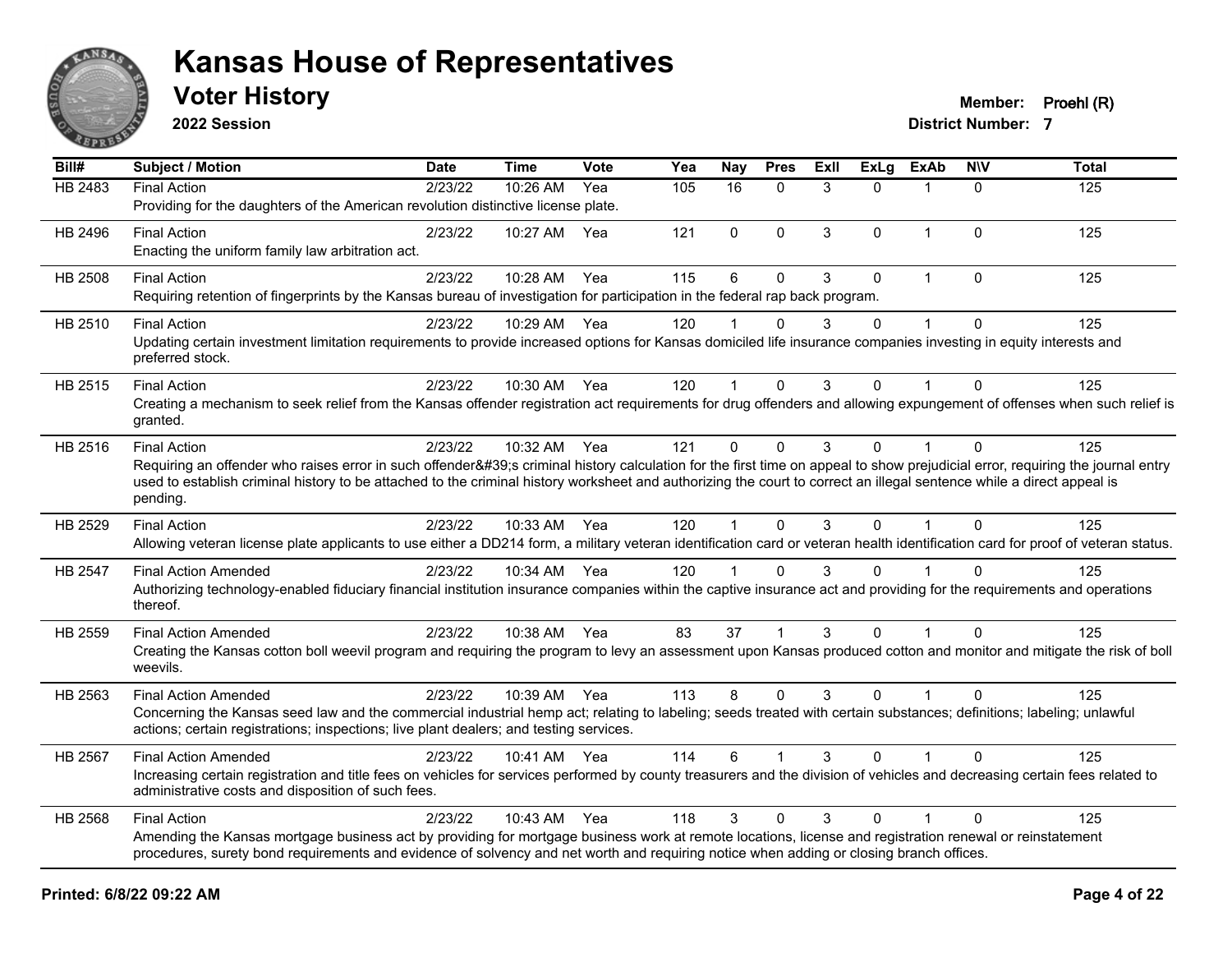

**2022 Session**

**Voter History Member: Proehl (R)** 

| Bill#           | Subject / Motion                                                                                                                                                                                                                                                                                                                                                                                                                                          | <b>Date</b> | <b>Time</b> | Vote | Yea | Nay      | <b>Pres</b>  | ExIl           | <b>ExLg</b>  | <b>ExAb</b>    | <b>NIV</b>   | <b>Total</b> |
|-----------------|-----------------------------------------------------------------------------------------------------------------------------------------------------------------------------------------------------------------------------------------------------------------------------------------------------------------------------------------------------------------------------------------------------------------------------------------------------------|-------------|-------------|------|-----|----------|--------------|----------------|--------------|----------------|--------------|--------------|
| <b>HB 2574</b>  | <b>Final Action</b><br>Establishing a time limitation for awarding compensation for mental health counseling and increasing certain compensation award amounts by the crime victims<br>compensation board.                                                                                                                                                                                                                                                | 2/23/22     | 10:43 AM    | Yea  | 121 | $\Omega$ | $\Omega$     | 3              | 0            |                | $\Omega$     | 125          |
| HB 2579         | <b>Final Action Amended</b><br>Requiring electronic filing of campaign reports by candidates for state office unless an exemption is granted for cause.                                                                                                                                                                                                                                                                                                   | 2/23/22     | 10:45 AM    | Yea  | 90  | 31       | $\Omega$     | 3              | $\Omega$     | $\overline{1}$ | $\Omega$     | 125          |
| HB 2595         | <b>Final Action</b><br>Making certain antique vehicle titling procedures applicable to vehicles having a model year of 1960 or later instead of 1950 or later.                                                                                                                                                                                                                                                                                            | 2/23/22     | 10:46 AM    | Yea  | 121 | 0        | $\Omega$     | 3              | 0            | 1              | $\mathbf 0$  | 125          |
| HB 2597         | <b>Final Action</b><br>Providing for four distinctive license plates for the Kansas department of wildlife and parks.                                                                                                                                                                                                                                                                                                                                     | 2/23/22     | 10:47 AM    | Yea  | 116 | 5        | $\Omega$     | 3              | $\Omega$     | $\overline{1}$ | $\mathbf 0$  | 125          |
| <b>HB 2608</b>  | <b>Final Action</b><br>Removing provisions authorizing criminal restitution to be enforced as a civil judgment and authorizing judicial districts to contract for collection services for criminal<br>restitution.                                                                                                                                                                                                                                        | 2/23/22     | 10:48 AM    | Yea  | 117 | 4        | $\mathbf{0}$ | 3              | $\Omega$     |                | $\Omega$     | 125          |
| HB 2633         | <b>Final Action Amended</b><br>Providing for the city of Hutchinson distinctive license plate.                                                                                                                                                                                                                                                                                                                                                            | 2/23/22     | 10:49 AM    | Yea  | 108 | 13       | $\Omega$     | 3              | $\mathbf{0}$ | $\mathbf{1}$   | $\mathbf{0}$ | 125          |
| HB 2654         | <b>Final Action</b><br>Providing guidance to determine how offenders under the supervision of two or more supervision agency can have supervision consolidated into one agency.                                                                                                                                                                                                                                                                           | 2/23/22     | 10:50 AM    | Yea  | 121 | $\Omega$ | $\Omega$     | 3              | $\Omega$     | $\overline{1}$ | $\mathbf{0}$ | 125          |
| HB 2688         | <b>Final Action Amended</b><br>Requiring that licensed farm wineries be issued a cereal malt beverage retailer license if the statutory requirements for such retailer license are satisfied.                                                                                                                                                                                                                                                             | 2/23/22     | 10:52 AM    | Yea  | 116 | 5        | $\mathbf{0}$ | 3              | $\mathbf{0}$ |                | $\Omega$     | 125          |
| HB 2703         | <b>Final Action</b><br>Making changes to employment security law provisions regarding the employment security fund and employer contribution rates, the definition of employment to<br>conform with federal law and various updates to the my reemployment plan program, including making the program mandatory with certain exceptions, and providing<br>that the secretary of commerce may require participation by claimants in reemployment services. | 2/23/22     | 10:53 AM    | Yea  | 121 | $\Omega$ | $\Omega$     | 3              | 0            |                | ∩            | 125          |
| <b>HCR 5022</b> | <b>Final Action Amended</b><br>Proposing a constitutional amendment requiring that a sheriff be elected in each county; exception.                                                                                                                                                                                                                                                                                                                        | 2/23/22     | 10:56 AM    | Yea  | 97  | 24       | $\Omega$     | 3              | $\Omega$     | $\overline{1}$ | $\Omega$     | 125          |
| <b>HCR 5030</b> | <b>Emergency Final Action</b><br>Recognizing the growing problem of antisemitism in the United States.                                                                                                                                                                                                                                                                                                                                                    | 2/23/22     | 11:36 AM    | Yea  | 121 | $\Omega$ | $\mathbf{0}$ | 3              | $\Omega$     | $\mathbf{1}$   | $\Omega$     | 125          |
| HB 2605         | <b>Emergency Final Action Amended</b><br>Increasing the rural population requirement maximum for the veterinary training program for rural Kansas and creating a food animal percentage requirement that may<br>be fulfilled in lieu thereof.                                                                                                                                                                                                             | 2/23/22     | 11:37 AM    | Yea  | 115 | 6        | $\Omega$     | 3              | $\Omega$     |                | $\Omega$     | 125          |
| SB 358          | <b>Emergency Final Action</b><br>Amending the public water supply project loan program's definition of "project" to remove the definition's current exclusion of projects that are<br>related to the diversion or transportation of water acquired through a water transfer.                                                                                                                                                                              | 3/2/22      | 11:40 AM    | Yea  | 121 | $\Omega$ | $\Omega$     | $\overline{2}$ | $\Omega$     | $\overline{1}$ |              | 125          |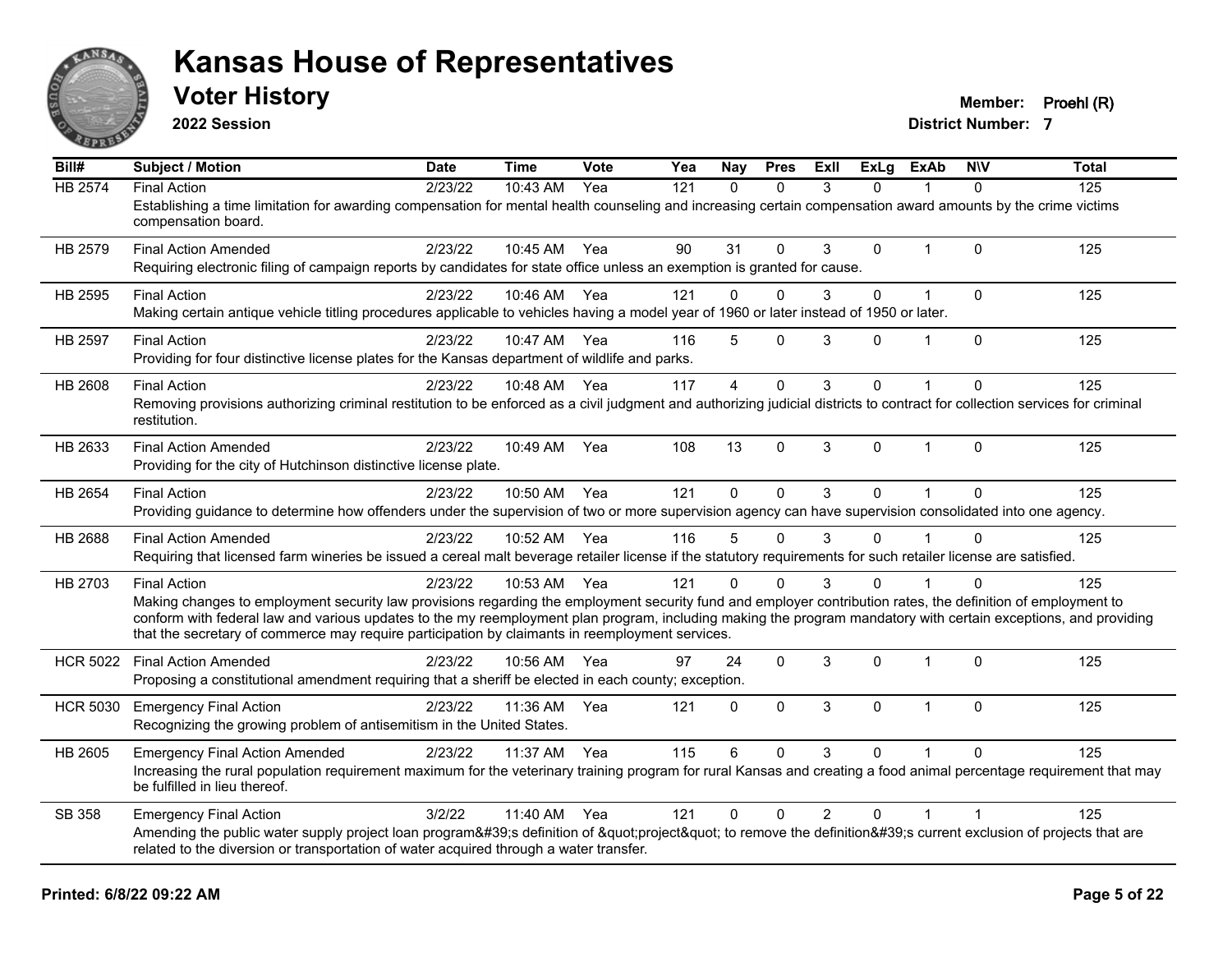

**2022 Session**

**Voter History Member: Proehl (R)** 

| Bill#           | <b>Subject / Motion</b>                                                                                                                                                                                                                                                                                                                            | <b>Date</b> | <b>Time</b>  | Vote | Yea | Nay          | <b>Pres</b>  | ExII           | <b>ExLg</b> | <b>ExAb</b>    | <b>NIV</b>              | <b>Total</b> |
|-----------------|----------------------------------------------------------------------------------------------------------------------------------------------------------------------------------------------------------------------------------------------------------------------------------------------------------------------------------------------------|-------------|--------------|------|-----|--------------|--------------|----------------|-------------|----------------|-------------------------|--------------|
| SB 101          | <b>EFA Sub Bill Amended</b>                                                                                                                                                                                                                                                                                                                        | 3/2/22      | 11:41 AM     | Yea  | 86  | 35           | $\mathbf{0}$ | 2              | $\Omega$    | 1              | $\overline{1}$          | 125          |
|                 | House Substitute for SB 101 by Committee on Transportation - Approving the operation and use of electric-assisted bicycles and regulating the use thereof.                                                                                                                                                                                         |             |              |      |     |              |              |                |             |                |                         |              |
| SB 62           | <b>Emergency Final Action Amended</b>                                                                                                                                                                                                                                                                                                              | 3/2/22      | 11:42 AM     | Yea  | 115 | 6            | $\Omega$     | $\mathfrak{p}$ | 0           |                |                         | 125          |
|                 | Amending the standards for school-administered vision screenings for students, establishing the Kansas children's vision health and school readiness commission<br>and allowing schools to maintain emergency albuterol kits.                                                                                                                      |             |              |      |     |              |              |                |             |                |                         |              |
| <b>HCR 5027</b> | Motion to Amend - Hoye                                                                                                                                                                                                                                                                                                                             | 3/8/22      | 12:06 PM     | Nay  | 35  | 84           |              | $\overline{2}$ | $\Omega$    |                | $\overline{2}$          | 125          |
|                 | Applying to the Congress of the United States to call a convention of the states.                                                                                                                                                                                                                                                                  |             |              |      |     |              |              |                |             |                |                         |              |
| <b>HCR 5027</b> | Motion to Amend - Houser                                                                                                                                                                                                                                                                                                                           | 3/8/22      | 12:23 PM Nay |      | 64  | 53           | $\Omega$     | $\overline{2}$ | $\Omega$    | $\overline{2}$ | $\boldsymbol{\Lambda}$  | 125          |
|                 | Applying to the Congress of the United States to call a convention of the states.                                                                                                                                                                                                                                                                  |             |              |      |     |              |              |                |             |                |                         |              |
| <b>HCR 5027</b> | Motion to Amend - Ruiz, S.                                                                                                                                                                                                                                                                                                                         | 3/8/22      | 12:50 PM     | Nav  | 33  | 83           | $\Omega$     | $\overline{2}$ | $\Omega$    | $\overline{2}$ | 5                       | 125          |
|                 | Applying to the Congress of the United States to call a convention of the states.                                                                                                                                                                                                                                                                  |             |              |      |     |              |              |                |             |                |                         |              |
| <b>HCR 5027</b> | Motion to Recommend for Passage                                                                                                                                                                                                                                                                                                                    | 3/8/22      | 1:31 PM      | Yea  | 78  | 42           | 0            | $\overline{2}$ | 0           | $\overline{2}$ | $\overline{1}$          | 125          |
|                 | Applying to the Congress of the United States to call a convention of the states.                                                                                                                                                                                                                                                                  |             |              |      |     |              |              |                |             |                |                         |              |
| HB 2710         | <b>Final Action</b>                                                                                                                                                                                                                                                                                                                                | 3/9/22      | 11:13 AM     | Yea  | 116 | $\mathbf{3}$ | 0            | 4              | 0           | $\overline{2}$ | $\Omega$                | 125          |
|                 | Increasing the percentage of alcohol by volume allowed to not more than 16% for domestic table wine and the domestic fortified wine threshold to more than 16%<br>alcohol by volume.                                                                                                                                                               |             |              |      |     |              |              |                |             |                |                         |              |
| HB 2548         | <b>Final Action Amended</b>                                                                                                                                                                                                                                                                                                                        | 3/9/22      | 11:14 AM Yea |      | 116 | 3            | $\Omega$     | 4              | $\Omega$    | $\overline{2}$ | $\Omega$                | 125          |
|                 | Implementing additional reporting requirements for informational technology projects and state agencies and requiring additional information technology security training<br>and status reports.                                                                                                                                                   |             |              |      |     |              |              |                |             |                |                         |              |
| <b>HCR 5027</b> | <b>Final Action Amended</b>                                                                                                                                                                                                                                                                                                                        | 3/9/22      | 11:22 AM     | Yea  | 76  | 43           | $\Omega$     | 4              | $\Omega$    | $\overline{2}$ | $\Omega$                | 125          |
|                 | Applying to the Congress of the United States to call a convention of the states.                                                                                                                                                                                                                                                                  |             |              |      |     |              |              |                |             |                |                         |              |
| SB 421          | Motion to Amend - Xu                                                                                                                                                                                                                                                                                                                               | 3/9/22      | 12:22 PM     | Nay  | 38  | 79           | $\Omega$     | 4              | $\Omega$    | $\overline{2}$ | $\mathcal{P}$           | 125          |
|                 | Transferring \$253,866,022 from the state general fund to the Kansas public employees retirement fund during fiscal year 2022 and eliminating certain level-dollar<br>KPERS employer contribution payments.                                                                                                                                        |             |              |      |     |              |              |                |             |                |                         |              |
| SB <sub>2</sub> | <b>Emergency Final Action Amended</b>                                                                                                                                                                                                                                                                                                              | 3/9/22      | 1:18 PM      | Yea  | 87  | 31           | $\Omega$     | $\overline{A}$ | $\Omega$    | $\mathcal{P}$  | $\overline{1}$          | 125          |
|                 | Allowing consumption of beer, wine or other alcoholic liquor on the Kansas state fairgrounds; increasing the number of temporary permits an applicantmay receive from<br>four to 12 permits per year; limiting what cities, counties ortownships may charge for a temporary permit to not more than \$25 per day; andcrediting a portion of moneys |             |              |      |     |              |              |                |             |                |                         |              |
|                 | collected from the liquor drink tax and theliquor enforcement tax to the state fair capital improvements fund.                                                                                                                                                                                                                                     |             |              |      |     |              |              |                |             |                |                         |              |
| HB 2462         | <b>Emergency Final Action</b>                                                                                                                                                                                                                                                                                                                      | 3/9/22      | $1:19$ PM    | Yea  | 118 | $\Omega$     | O            |                | 0           | $\overline{2}$ | $\overline{\mathbf{1}}$ | 125          |
|                 | Removing the standing committee membership requirements for members of the joint committee on state-tribal relations.                                                                                                                                                                                                                              |             |              |      |     |              |              |                |             |                |                         |              |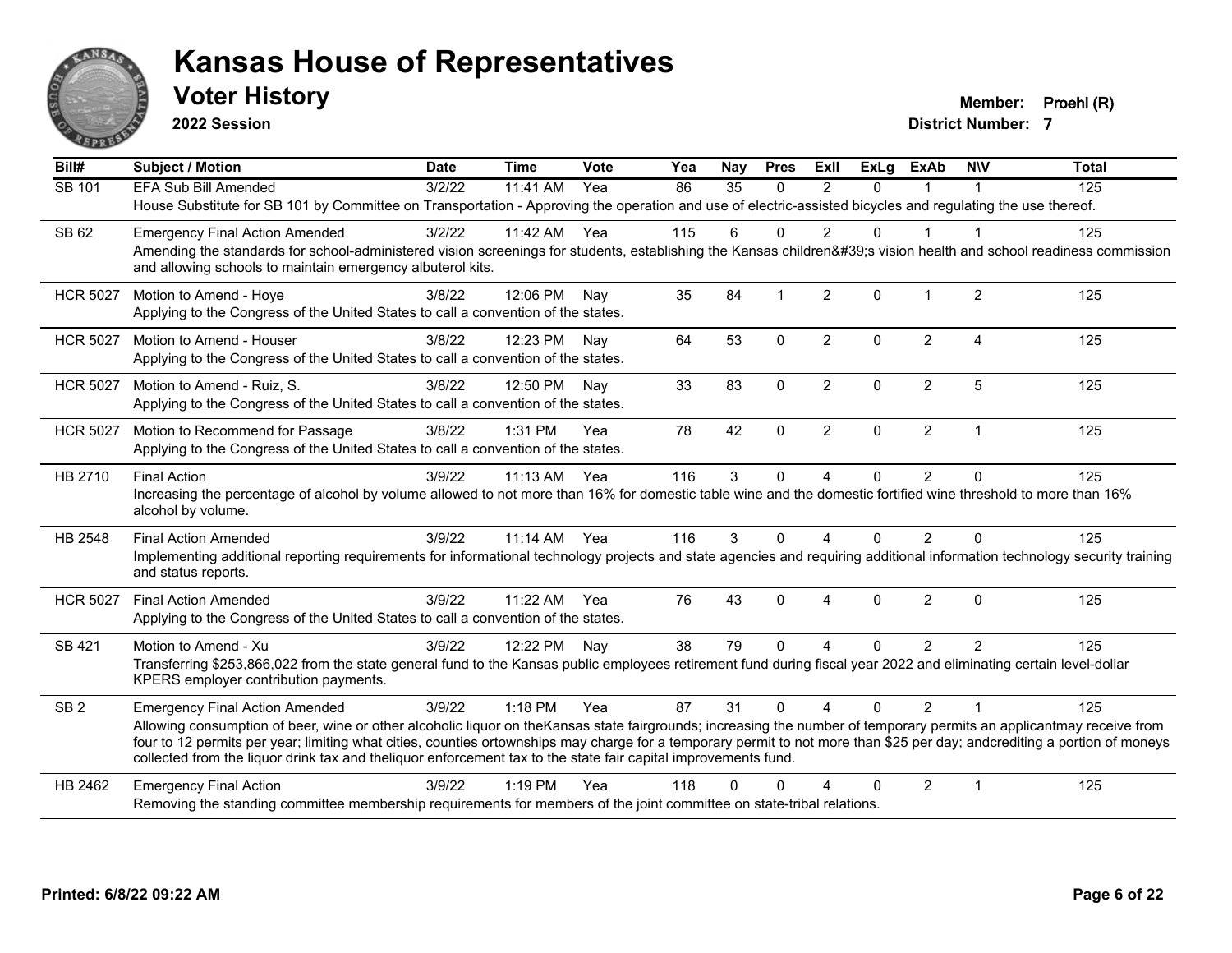

**2022 Session**

**Voter History Member: Proehl (R)** 

| Bill#           | <b>Subject / Motion</b>                                                                                                                                                                                                                                                                                                                                                                                                                                                                                                                                                                       | <b>Date</b> | <b>Time</b> | Vote | Yea | Nay            | <b>Pres</b>  | ExII                      | <b>ExLg</b> | <b>ExAb</b>    | <b>NIV</b>   | <b>Total</b> |
|-----------------|-----------------------------------------------------------------------------------------------------------------------------------------------------------------------------------------------------------------------------------------------------------------------------------------------------------------------------------------------------------------------------------------------------------------------------------------------------------------------------------------------------------------------------------------------------------------------------------------------|-------------|-------------|------|-----|----------------|--------------|---------------------------|-------------|----------------|--------------|--------------|
| SB 421          | <b>Emergency Final Action Amended</b>                                                                                                                                                                                                                                                                                                                                                                                                                                                                                                                                                         | 3/9/22      | 1:20 PM     | Yea  | 113 | 5              | $\Omega$     | Δ                         | 0           | $\overline{2}$ | -1           | 125          |
|                 | Transferring \$1,000,000,000 from the state general fund to the Kansas public employees retirement fund during fiscal year 2022 and eliminating certain level-dollar<br>KPERS employer contribution payments.                                                                                                                                                                                                                                                                                                                                                                                 |             |             |      |     |                |              |                           |             |                |              |              |
| <b>SB 286</b>   | EFA Sub Bill Amended                                                                                                                                                                                                                                                                                                                                                                                                                                                                                                                                                                          | 3/9/22      | 1:23 PM     | Yea  | 102 | 17             | $\Omega$     | $\boldsymbol{\varDelta}$  | 0           | $\overline{2}$ | $\Omega$     | 125          |
|                 | House Substitute for Substitute for SB 286 - Continuing the governmental response to the COVID-19 pandemic in Kansas by extending the expanded use of<br>telemedicine, the suspension of certain requirements related to medical care facilities and immunity from civil liability for certain healthcare providers, certain persons<br>conducting business in this state and covered facilities for COVID-19 claims until January 20, 2023, creating the crime of interference with the conduct of a hospital and<br>increasing the criminal penalties for battery of a healthcare provider. |             |             |      |     |                |              |                           |             |                |              |              |
| HB 2466         | <b>EFA Sub Bill</b>                                                                                                                                                                                                                                                                                                                                                                                                                                                                                                                                                                           | 3/9/22      | 1:24 PM     | Yea  | 115 | 4              | $\mathbf{0}$ | $\boldsymbol{\varLambda}$ | $\Omega$    | 2              | $\Omega$     | 125          |
|                 | Substitute for HB 2466 by Committee on Education - Establishing the promoting advancement in computing knowledge act to increase the availability of computer<br>science education in Kansas schools.                                                                                                                                                                                                                                                                                                                                                                                         |             |             |      |     |                |              |                           |             |                |              |              |
| HB 2541         | <b>Final Action</b>                                                                                                                                                                                                                                                                                                                                                                                                                                                                                                                                                                           | 3/16/22     | 11:15 AM    | Yea  | 111 | 12             | $\Omega$     | 2                         | $\Omega$    | $\Omega$       | $\Omega$     | 125          |
|                 | Crediting docket fees to the state general fund instead of the judicial branch docket fee fund; crediting marriage license fees and drivers'; license reinstatement fees to<br>the state general fund instead of the judicial branch nonjudicial salary adjustment fund.                                                                                                                                                                                                                                                                                                                      |             |             |      |     |                |              |                           |             |                |              |              |
| HB 2582         | <b>Final Action Amended</b>                                                                                                                                                                                                                                                                                                                                                                                                                                                                                                                                                                   | 3/16/22     | $11:16$ AM  | Yea  | 122 | 1              | $\Omega$     | $\overline{2}$            | $\Omega$    | $\Omega$       | $\Omega$     | 125          |
|                 | Directing the Kansas department for children and families to share certain information with investigating law enforcement agencies.                                                                                                                                                                                                                                                                                                                                                                                                                                                           |             |             |      |     |                |              |                           |             |                |              |              |
| HB 2674         | <b>Final Action Amended</b><br>Requiring a forfeiture of an appearance bond to be set aside in certain circumstances.                                                                                                                                                                                                                                                                                                                                                                                                                                                                         | 3/16/22     | 11:17 AM    | Yea  | 121 | $\overline{2}$ | $\mathbf{0}$ | $\overline{2}$            | 0           | 0              | $\mathbf{0}$ | 125          |
| HB 2676         | <b>Final Action Amended</b>                                                                                                                                                                                                                                                                                                                                                                                                                                                                                                                                                                   | 3/16/22     | 11:18 AM    | Yea  | 112 | 11             | $\Omega$     | 2                         | $\Omega$    | 0              | $\Omega$     | 125          |
|                 | Authorizing counties to create a code inspection and enforcement fund and expanding the scope of the equipment reserve fund to include other computer and electronic<br>technologies.                                                                                                                                                                                                                                                                                                                                                                                                         |             |             |      |     |                |              |                           |             |                |              |              |
| <b>HCR 5032</b> | <b>Final Action</b>                                                                                                                                                                                                                                                                                                                                                                                                                                                                                                                                                                           | 3/16/22     | 11:20 AM    | Yea  | 119 | 4              | $\mathbf 0$  | $\overline{2}$            | $\Omega$    | 0              | $\Omega$     | 125          |
|                 | Honoring Ukrainians fighting against the Russian invasion.                                                                                                                                                                                                                                                                                                                                                                                                                                                                                                                                    |             |             |      |     |                |              |                           |             |                |              |              |
| HB 2528         | <b>Final Action Amended</b>                                                                                                                                                                                                                                                                                                                                                                                                                                                                                                                                                                   | 3/17/22     | 11:21 AM    | Yea  | 86  | 34             | $\Omega$     | $\Delta$                  | $\Omega$    | $\Omega$       | $\mathbf 1$  | 125          |
|                 | Removing inflatable devices that are owned and operated by a nonprofit organization from the requirements of the Kansas amusement ride act.                                                                                                                                                                                                                                                                                                                                                                                                                                                   |             |             |      |     |                |              |                           |             |                |              |              |
| SB 335          | <b>Final Action</b>                                                                                                                                                                                                                                                                                                                                                                                                                                                                                                                                                                           | 3/17/22     | 11:22 AM    | Yea  | 120 | $\Omega$       | $\Omega$     | $\boldsymbol{\varDelta}$  | $\Omega$    | $\Omega$       |              | 125          |
|                 | Exempting certain business entities that provide health insurance in the state but are not subject to the jurisdiction of the commissioner of insurance from payment of the<br>annual premium tax.                                                                                                                                                                                                                                                                                                                                                                                            |             |             |      |     |                |              |                           |             |                |              |              |
| SB 348          | <b>Final Action Amended</b>                                                                                                                                                                                                                                                                                                                                                                                                                                                                                                                                                                   | 3/17/22     | 11:23 AM    | Yea  | 110 | 10             | $\mathbf{0}$ | $\overline{\mathbf{A}}$   | $\Omega$    | $\Omega$       | $\mathbf 1$  | 125          |
|                 | Exempting the practice of threading from the practice of cosmetology.                                                                                                                                                                                                                                                                                                                                                                                                                                                                                                                         |             |             |      |     |                |              |                           |             |                |              |              |
| SB 392          | <b>Final Action</b>                                                                                                                                                                                                                                                                                                                                                                                                                                                                                                                                                                           | 3/17/22     | 11:24 AM    | Yea  | 120 | 0              | $\Omega$     | $\boldsymbol{\varDelta}$  | 0           | 0              |              | 125          |
|                 | Terminating the transfer of remaining unencumbered moneys in the securities act fee fund exceeding \$50,000 to the state general fund.                                                                                                                                                                                                                                                                                                                                                                                                                                                        |             |             |      |     |                |              |                           |             |                |              |              |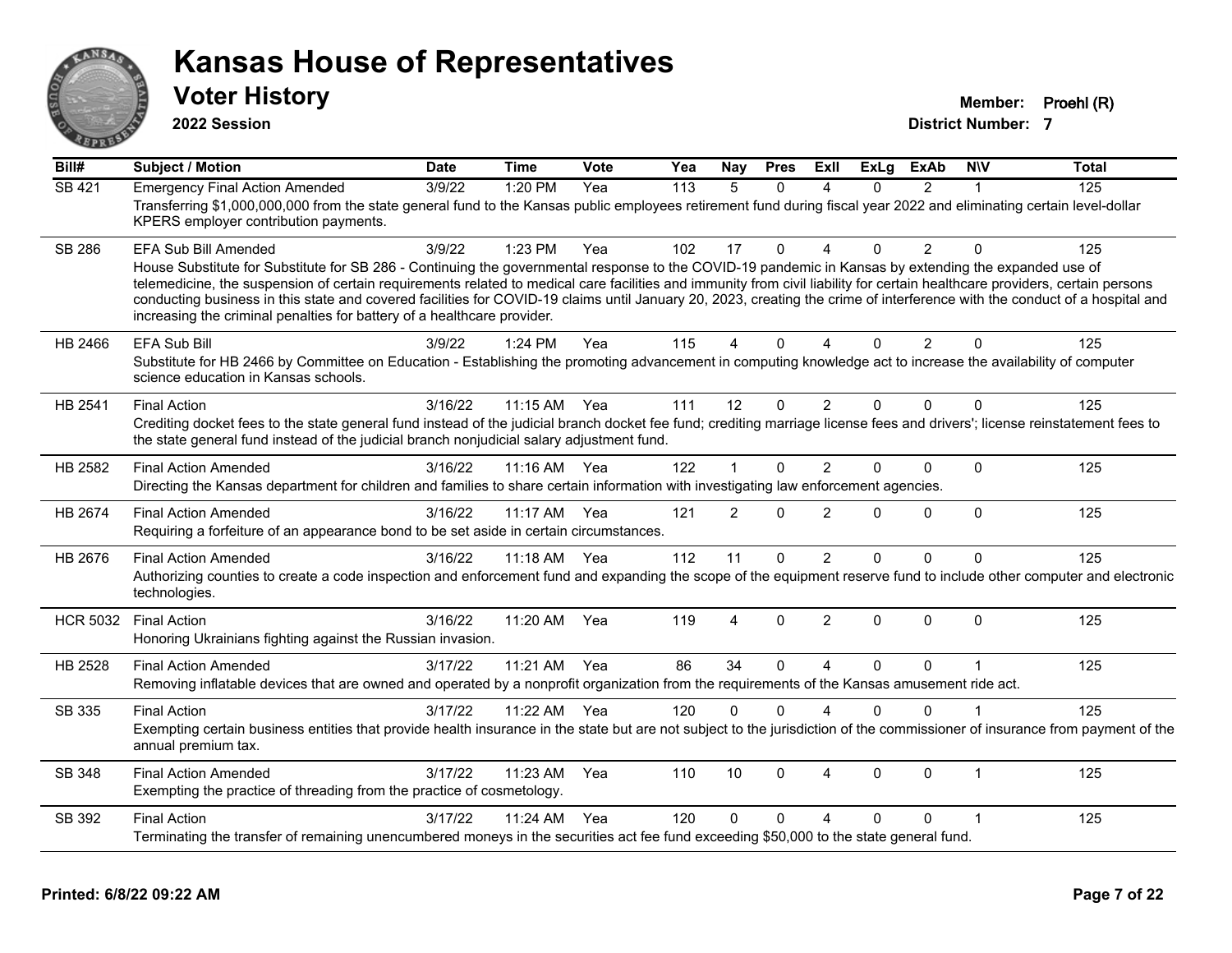

**2022 Session**

**Voter History Member: Proehl (R)** 

| Bill#         | <b>Subject / Motion</b>                                                                                                                                                                                                                                                                                                                               | <b>Date</b> | <b>Time</b> | Vote | Yea | Nay            | <b>Pres</b> | <b>Exll</b>    | <b>ExLg</b> | <b>ExAb</b>  | <b>NIV</b>     | <b>Total</b> |
|---------------|-------------------------------------------------------------------------------------------------------------------------------------------------------------------------------------------------------------------------------------------------------------------------------------------------------------------------------------------------------|-------------|-------------|------|-----|----------------|-------------|----------------|-------------|--------------|----------------|--------------|
| HB 2712       | <b>Emergency Final Action</b><br>Establishing the Kansas commission for the United States semiquincentennial.                                                                                                                                                                                                                                         | 3/17/22     | 11:47 AM    | Yea  | 119 | 1              | $\Omega$    | $\Delta$       | 0           | $\Omega$     |                | 125          |
| <b>SB 408</b> | <b>Emergency Final Action Amended</b><br>Increasing the criminal penalties for multiple thefts of mail.                                                                                                                                                                                                                                               | 3/17/22     | 11:48 AM    | Yea  | 117 | 3              | $\Omega$    | $\overline{4}$ | $\Omega$    | $\Omega$     | $\overline{1}$ | 125          |
| SB 400        | EFA Sub Bill<br>Substitute for SB 400 by Committee on Financial Institutions and Insurance - Updating certain requirements and conditions relating to the creation, modification and<br>termination of trusts in the Kansas uniform trust code and updating the definition of-áresident trust for tax purposes.                                       | 3/17/22     | 11:49 AM    | Yea  | 120 | 0              | $\Omega$    | $\Lambda$      | 0           | $\Omega$     |                | 125          |
| SB 366        | <b>Emergency Final Action Amended</b><br>Specifying that the crime of burglary includes, without authority, entering into or remaining within any locked or secured portion of any dwelling, building or other<br>structure, with intent to commit another crime therein.                                                                             | 3/17/22     | 11:50 AM    | Yea  | 120 | 0              | ∩           | Δ              | 0           | $\Omega$     |                | 125          |
| SB 313        | <b>Emergency Final Action Amended</b><br>Designating a portion of United States highway 69 as the Senator Tom R Van Sickle memorial highway.                                                                                                                                                                                                          | 3/21/22     | 3:39 PM     | Yea  | 122 | 0              | $\Omega$    | $\overline{2}$ | 0           | $\mathbf 1$  | $\Omega$       | 125          |
| SB 448        | <b>Emergency Final Action</b><br>Adopting the national association of insurance commissioner's amendments to the unfair trade practices act excluding commercial property and casualty insurance<br>producers, brokers and insurers from prohibitions on giving rebates as an inducement to sales.                                                    | 3/21/22     | 3:40 PM     | Yea  | 122 | 0              | $\Omega$    | $\overline{2}$ | 0           |              | $\Omega$       | 125          |
| SB 300        | <b>EFA Sub Bill</b><br>Substitute for SB 300 by Committee on Judiciary GCô Amending the Kansas racketeer influenced and corrupt organization act to add a person who has engaged in<br>identity theft or identity fraud to the definition of "covered person" and add identity theft and identity fraud to the definition of "racketeering activity". | 3/21/22     | 3:41 PM     | Yea  | 121 |                | $\Omega$    | $\mathcal{P}$  | 0           |              | $\Omega$       | 125          |
| SB 261        | <b>EFA Sub Bill</b><br>Substitute for SB 261 by Committee on Agriculture -- Prohibiting the use of identifiable meat terms on the labels of meat analogs when such labels do not include proper<br>qualifying language to indicate that such products do not contain meat.                                                                            | 3/21/22     | 3:43 PM     | Yea  | 96  | 26             | $\Omega$    | $\mathfrak{p}$ | U           |              | $\Omega$       | 125          |
| <b>SB 417</b> | <b>Emergency Final Action</b><br>Establishing minimum and maximum permit renewal fees for certain solid waste disposal areas and processing facilities.                                                                                                                                                                                               | 3/21/22     | 3:44 PM     | Yea  | 120 | $\overline{2}$ | $\Omega$    | $\mathcal{P}$  | 0           | $\mathbf{1}$ | $\Omega$       | 125          |
| HB 2644       | <b>Emergency Final Action</b><br>Designating the Sandhill plum as the official state fruit.                                                                                                                                                                                                                                                           | 3/21/22     | 3:46 PM     | Yea  | 115 | $\overline{7}$ | $\Omega$    | $\mathfrak{p}$ | 0           | $\mathbf{1}$ | $\Omega$       | 125          |
| HB 2447       | <b>EFA Sub Bill</b><br>Permitting testimony to be presented using a two-way electronic audio-video communication device during a preliminary hearing.                                                                                                                                                                                                 | 3/21/22     | 3:47 PM     | Yea  | 120 | $\overline{2}$ | $\Omega$    | 2              | U           |              | $\Omega$       | 125          |
| <b>SB 200</b> | <b>Emergency Final Action Amended</b><br>Expanding the pharmacist's scope of practice to include initiation of therapy for influenza, strep throat or urinary tract infection, pursuant to a statewide protocol adopted<br>by the collaborative drug therapy management advisory committee.                                                           | 3/21/22     | 3:48 PM     | Yea  | 119 | 3              |             |                |             |              | $\Omega$       | 125          |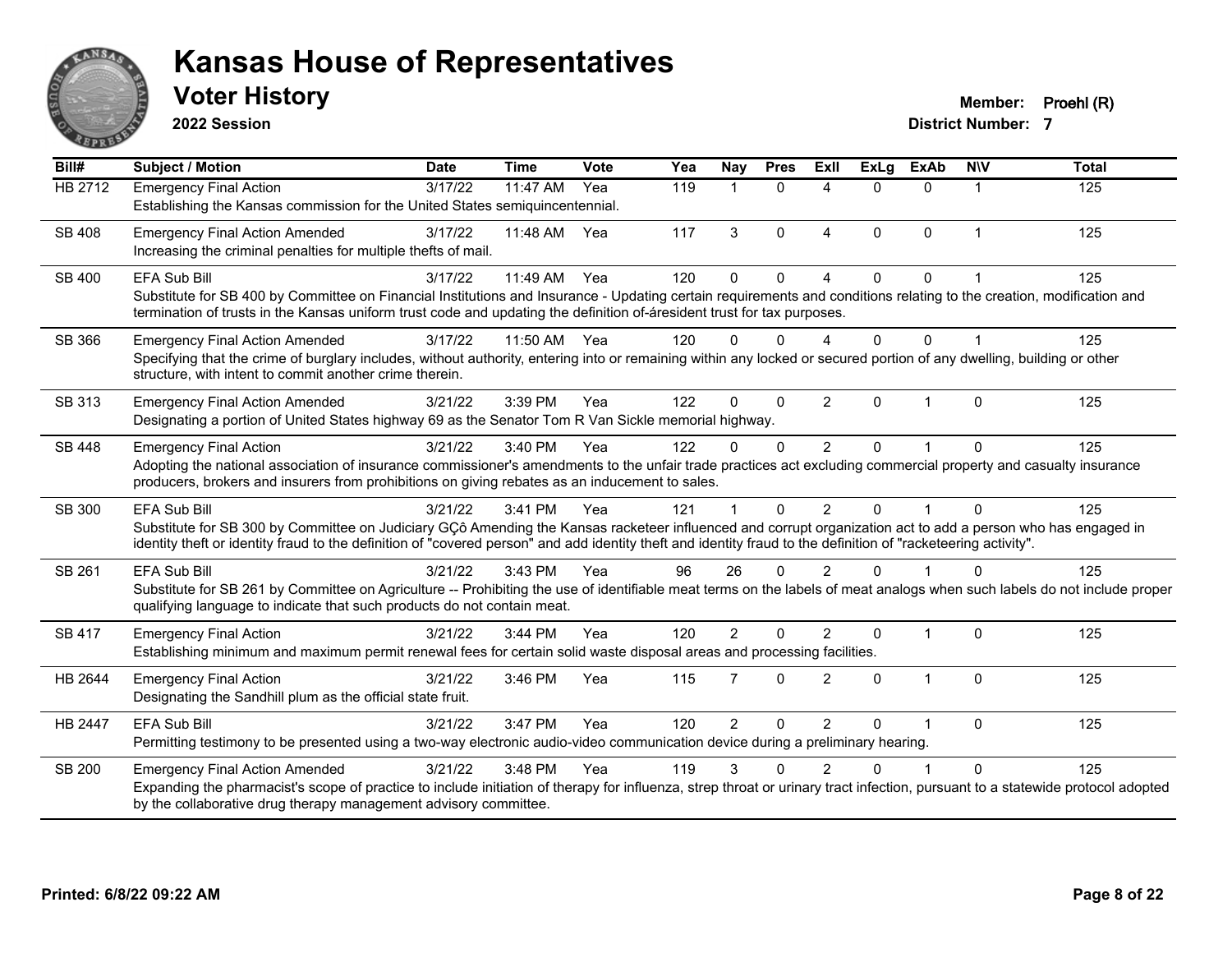

**2022 Session**

**Voter History Member: Proehl (R)** 

| Bill#         | <b>Subject / Motion</b>                                                                                                                                                                                                                                                                                                                                                                                                                                                                                                                                                                                                                                                      | <b>Date</b>      | <b>Time</b> | Vote | Yea | Nav          | <b>Pres</b>  | ExII           | <b>ExLg</b> | <b>ExAb</b>    | <b>NIV</b>   | <b>Total</b> |
|---------------|------------------------------------------------------------------------------------------------------------------------------------------------------------------------------------------------------------------------------------------------------------------------------------------------------------------------------------------------------------------------------------------------------------------------------------------------------------------------------------------------------------------------------------------------------------------------------------------------------------------------------------------------------------------------------|------------------|-------------|------|-----|--------------|--------------|----------------|-------------|----------------|--------------|--------------|
| <b>SB 336</b> | <b>Emergency Final Action</b><br>Updating certain investment limitation requirements to provide increased options for Kansas domiciled life insurance companies investing in equity interests and<br>preferred stock.                                                                                                                                                                                                                                                                                                                                                                                                                                                        | $\sqrt{3/21/22}$ | 3:49 PM     | Yea  | 121 | $\mathbf{1}$ | $\Omega$     | $\mathfrak{p}$ | $\Omega$    |                | $\Omega$     | 125          |
| HB 2253       | <b>Emergency Final Action Amended</b><br>Updating certain provisions of the prescription monitoring program act relating to program data, storage and access, increasing the membership of the advisory<br>committee and providing for setup and annual maintenance fees for program data integration.                                                                                                                                                                                                                                                                                                                                                                       | 3/21/22          | 3:50 PM     | Yea  | 121 | $\mathbf{1}$ | $\mathbf{0}$ | $\overline{2}$ | $\Omega$    |                | $\mathbf{0}$ | 125          |
| HB 2632       | <b>Emergency Final Action</b><br>Requiring a referral of an alleged victim of child abuse or neglect for a examination as part of an investigation, creating a program in the department of health and<br>environment to provide training and payment and defining child abuse review and evaluation providers, networks, examinations and referrals and child abuse medical<br>resource centers.                                                                                                                                                                                                                                                                            | 3/21/22          | 3:52 PM     | Yea  | 95  | 27           | $\mathbf{0}$ | $\overline{2}$ | 0           |                | $\Omega$     | 125          |
| SB 346        | <b>Emergency Final Action Amended</b><br>Allowing for the on-farm retail sale of milk and milk products, authorizing the secretary of agriculture to declare an imminent health hazard, extending certain milk and<br>dairy license fees and establishing certain standards for milk.                                                                                                                                                                                                                                                                                                                                                                                        | 3/21/22          | 3:53 PM     | Yea  | 119 | 3            | $\mathbf{0}$ | $\overline{2}$ | 0           |                | $\Omega$     | 125          |
| SB 141        | <b>Emergency Final Action</b><br>Enacting the Kansas uniform directed trust act.                                                                                                                                                                                                                                                                                                                                                                                                                                                                                                                                                                                             | 3/21/22          | 3:54 PM     | Yea  | 122 | $\Omega$     | $\mathbf{0}$ | 2              | 0           | $\overline{1}$ | $\mathbf{0}$ | 125          |
| SB 343        | <b>Emergency Final Action Amended</b><br>Updating the term "hearing impaired"; to "hard of hearing"; in statutes related to persons with hearing loss.                                                                                                                                                                                                                                                                                                                                                                                                                                                                                                                       | 3/21/22          | 3:55 PM     | Yea  | 122 | $\mathbf 0$  | $\mathbf 0$  | $\overline{2}$ | 0           | $\overline{1}$ | $\mathbf 0$  | 125          |
| SB 446        | <b>Emergency Final Action Amended</b><br>Designating bridges on U.S. highway 166 and K-66 highway as Veterans Memorial Bridge.                                                                                                                                                                                                                                                                                                                                                                                                                                                                                                                                               | 3/21/22          | 3:56 PM     | Yea  | 122 | $\Omega$     | $\mathbf{0}$ | $\overline{2}$ | $\Omega$    | $\mathbf{1}$   | $\mathbf 0$  | 125          |
| SB 483        | <b>Emergency Final Action</b><br>Increasing criminal penalties for theft and criminal damage to property involving remote service units such as automated cash dispensing machines and automated<br>teller machines.                                                                                                                                                                                                                                                                                                                                                                                                                                                         | 3/21/22          | 3:57 PM     | Yea  | 122 | $\Omega$     | $\Omega$     | 2              | 0           |                | $\Omega$     | 125          |
| <b>SB 19</b>  | EFA Sub Bill<br>House Substitute for SB 19 by Committee on Energy, Utilities and Telecommunications - Implementing the 988 suicide prevention and mental health crisis hotline in<br>Kansas.                                                                                                                                                                                                                                                                                                                                                                                                                                                                                 | 3/21/22          | 3:58 PM     | Yea  | 114 | 8            | $\mathbf{0}$ | $\overline{2}$ | 0           |                | $\Omega$     | 125          |
| HB 2600       | <b>Emergency Final Action Amended</b><br>Authorizing the state board of regents on behalf of Emporia state university to sell certain real property in the city of Emporia, Lyon county, Kansas; the university of<br>Kansas to exchange and convey certain real property in Douglas county, Kansas, and to accept certain real property in Douglas county, Kansas, from the Kansas<br>university endowment association; Kansas state university to sell certain real property in Riley county and Cherokee county, Kansas, and Douglas county, Nebraska;<br>and Pittsburg state university to sell certain real property in the city of Pittsburg, Crawford county, Kansas. | 3/21/22          | 4:00 PM     | Yea  | 122 | $\Omega$     | $\Omega$     | $\mathcal{P}$  | $\Omega$    |                | $\Omega$     | 125          |
| SB 215        | <b>Emergency Final Action Amended</b><br>Transferring the authority for postsecondary driver's education programs and driver training schools from the state board of regents to the department of revenue.                                                                                                                                                                                                                                                                                                                                                                                                                                                                  | 3/21/22          | 4:01 PM     | Yea  | 122 | ŋ            |              | $\overline{2}$ | 0           |                | $\Omega$     | 125          |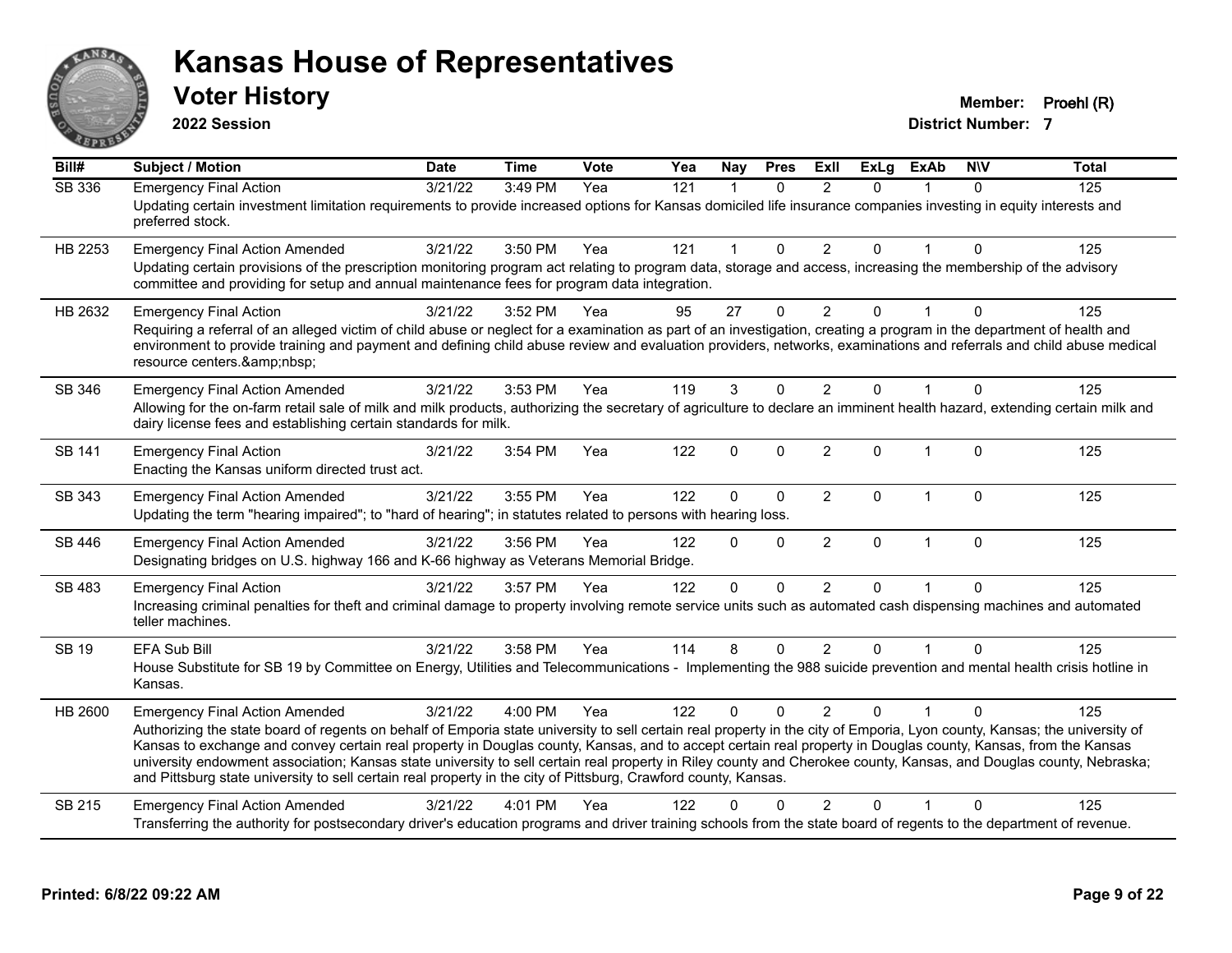

**2022 Session**

**Voter History Member: Proehl (R)** 

| Bill#         | Subject / Motion                                                                                                                                                                                                                                                                                                 | <b>Date</b> | Time         | Vote | Yea | Nay           | <b>Pres</b>  | <b>ExII</b>             | <b>ExLg</b>    | <b>ExAb</b>    | <b>NIV</b>     | <b>Total</b> |
|---------------|------------------------------------------------------------------------------------------------------------------------------------------------------------------------------------------------------------------------------------------------------------------------------------------------------------------|-------------|--------------|------|-----|---------------|--------------|-------------------------|----------------|----------------|----------------|--------------|
| <b>SB 28</b>  | <b>EFA Sub Bill</b><br>House Substitute for SB 28 by Committee on Insurance and Pensions - Enacting the pharmacy benefits manager licensure act and requiring licensure rather than<br>registration of such entities.                                                                                            | 3/21/22     | 4:02 PM      | Yea  | 120 | $\mathcal{P}$ | $\Omega$     | $\mathcal{P}$           | $\Omega$       |                | $\Omega$       | 125          |
| SB 419        | <b>Emergency Final Action</b><br>Allowing certain employees from the department of corrections to attend the Kansas law enforcement training center and including special agents of the department of<br>corrections in the definition of law enforcement officer under the Kansas law enforcement training act. | 3/21/22     | 4:03 PM      | Yea  | 122 | $\mathbf 0$   | $\mathbf{0}$ | 2                       | $\Omega$       |                | $\Omega$       | 125          |
| SB 440        | <b>Emergency Final Action</b><br>Establishing when an occupational therapist may treat a patient without referral from a physician and requiring occupational therapists to maintain professional liability<br>insurance.                                                                                        | 3/21/22     | 4:04 PM      | Yea  | 121 | $\mathbf{0}$  | $\mathbf 0$  | $\overline{2}$          | $\overline{0}$ | $\mathbf{1}$   | $\overline{1}$ | 125          |
| SB 34         | EFA Sub Bill Amended<br>Substitute for SB 34 by Committee on Federal and State Affairs - Requiring review of administrative rules and regulations every five years.                                                                                                                                              | 3/21/22     | 4:06 PM      | Yea  | 88  | 34            | $\mathbf{0}$ | $\overline{2}$          | 0              |                | $\Omega$       | 125          |
| SB 453        | <b>Emergency Final Action Amended</b><br>Requiring adult care home certified aides who take training courses to demonstrate certain skills to successfully complete such training courses and requiring licensed<br>nurses to teach and evaluate such training courses.                                          | 3/21/22     | 4:07 PM      | Yea  | 122 | $\mathbf{0}$  | $\Omega$     | 2                       | $\Omega$       |                | $\Omega$       | 125          |
| SB 330        | <b>Emergency Final Action</b><br>Authorizing the construction of a memorial honoring Kansas gold star families.                                                                                                                                                                                                  | 3/21/22     | 4:08 PM      | Yea  | 122 | $\mathbf 0$   | $\mathbf 0$  | $\overline{2}$          | 0              | $\mathbf{1}$   | $\mathbf 0$    | 125          |
| SB 331        | <b>Emergency Final Action Amended</b><br>Updating the version of risk-based capital instructions in effect.                                                                                                                                                                                                      | 3/21/22     | $4:09$ PM    | Yea  | 121 | $\mathbf{1}$  | $\mathbf{0}$ | $\overline{2}$          | $\Omega$       | $\overline{1}$ | $\Omega$       | 125          |
| SB 451        | <b>Emergency Final Action Amended</b><br>Requiring an individual to maintain enrollment on a tribal membership roll to receive a free permanent hunting license.                                                                                                                                                 | 3/21/22     | 4:10 PM      | Yea  | 122 | $\mathbf{0}$  | $\mathbf 0$  | 2                       | $\mathbf{0}$   | $\mathbf{1}$   | $\Omega$       | 125          |
| <b>SB 479</b> | <b>Emergency Final Action Amended</b><br>Authorizing a permanent memorial commemorating the Kansas suffragist movement to be placed in the state capitol and establishing the Kansas suffragist memorial<br>fund.                                                                                                | 3/21/22     | 4:11 PM      | Yea  | 122 | $\Omega$      | $\Omega$     | $\mathfrak{p}$          | $\Omega$       | $\overline{1}$ | $\Omega$       | 125          |
| HB 2734       | <b>Emergency Final Action</b><br>Reinstating the social worker applicant option for board-approved postgraduate supervised experience and allowing master's and clinical level licensees to take the<br>baccalaureate addiction counselor test.                                                                  | 3/21/22     | 4:12 PM      | Yea  | 122 | $\Omega$      | $\Omega$     | 2                       | $\Omega$       |                | $\Omega$       | 125          |
| SB 267        | Motion to Amend - Winn<br>Substitute for SB 267 by Committee on Ways and Means - Appropriations for FY 2021, FY 2022, FY 2023 and FY 2024 for various state agencies.                                                                                                                                            | 3/22/22     | 11:42 AM     | Nay  | 44  | 76            | $\mathbf{0}$ | $\overline{\mathbf{1}}$ | $\Omega$       | $\overline{2}$ | $\overline{2}$ | 125          |
| SB 267        | Motion to Amend - Gartner<br>Substitute for SB 267 by Committee on Ways and Means - Appropriations for FY 2021, FY 2022, FY 2023 and FY 2024 for various state agencies.                                                                                                                                         | 3/22/22     | 12:01 PM Nay |      | 37  | 84            | $\Omega$     | $\overline{\mathbf{1}}$ | $\Omega$       | $\mathcal{P}$  |                | 125          |
| SB 267        | Motion to Amend - Helgerson<br>Substitute for SB 267 by Committee on Ways and Means - Appropriations for FY 2021, FY 2022, FY 2023 and FY 2024 for various state agencies.                                                                                                                                       | 3/22/22     | 12:25 PM Nay |      | 49  | 72            | $\Omega$     | $\overline{1}$          | $\Omega$       | $\overline{2}$ |                | 125          |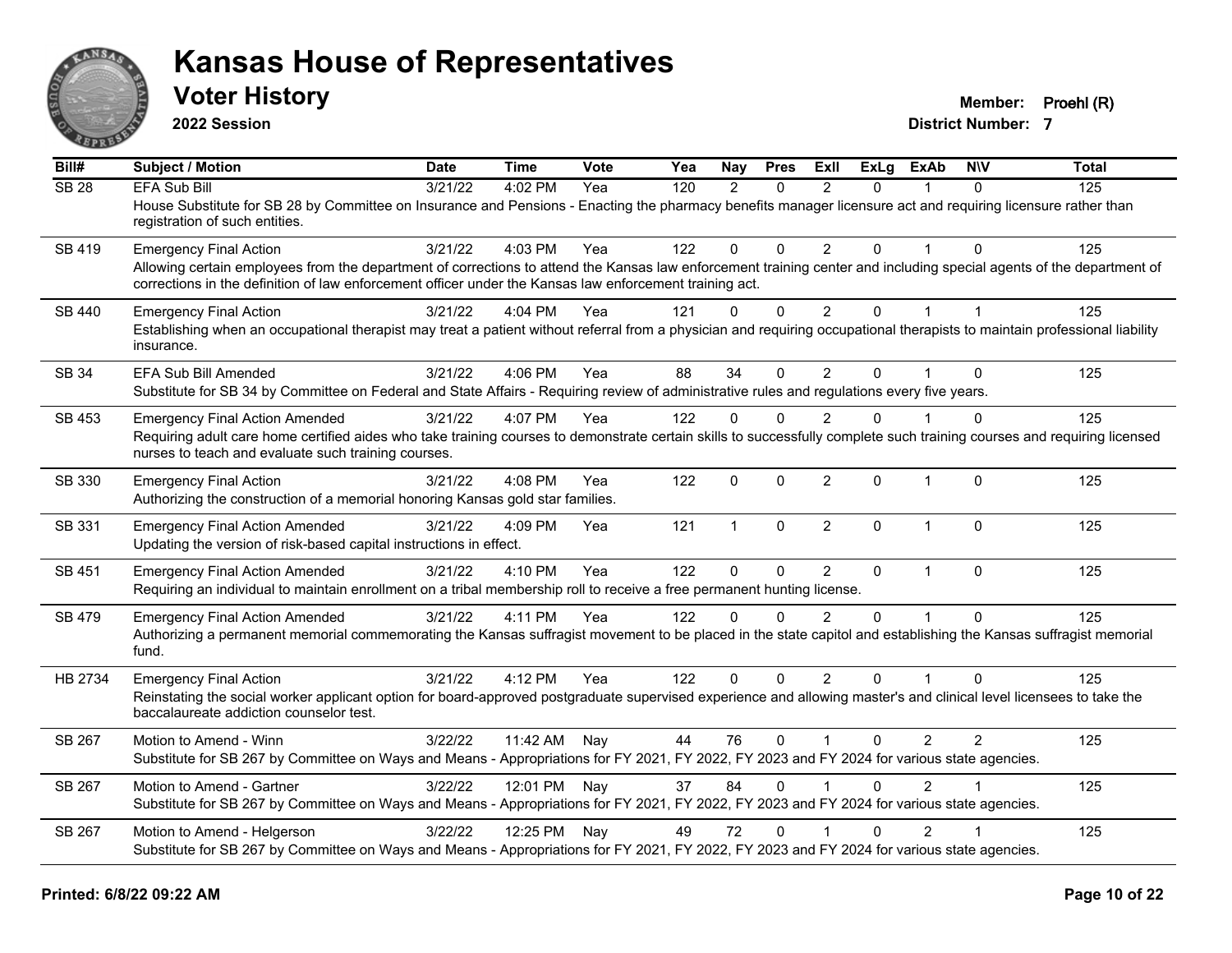

**2022 Session**

| Bill#         | <b>Subject / Motion</b>                                                                                                                                                                                                                                                                                                                                                                                                                                                                                                                                                                                                                                                                                                                                                                                                                                                                                                                             | <b>Date</b> | <b>Time</b> | Vote | Yea | Nay | <b>Pres</b>  | ExII         | ExLg     | <b>ExAb</b>    | <b>NIV</b>     | <b>Total</b> |
|---------------|-----------------------------------------------------------------------------------------------------------------------------------------------------------------------------------------------------------------------------------------------------------------------------------------------------------------------------------------------------------------------------------------------------------------------------------------------------------------------------------------------------------------------------------------------------------------------------------------------------------------------------------------------------------------------------------------------------------------------------------------------------------------------------------------------------------------------------------------------------------------------------------------------------------------------------------------------------|-------------|-------------|------|-----|-----|--------------|--------------|----------|----------------|----------------|--------------|
| <b>SB 267</b> | Motion to Amend - Helgerson                                                                                                                                                                                                                                                                                                                                                                                                                                                                                                                                                                                                                                                                                                                                                                                                                                                                                                                         | 3/22/22     | 1:06 PM     | Nay  | 36  | 81  | $\mathbf{0}$ |              | $\Omega$ | 2              | 5              | 125          |
|               | Substitute for SB 267 by Committee on Ways and Means - Appropriations for FY 2021, FY 2022, FY 2023 and FY 2024 for various state agencies.                                                                                                                                                                                                                                                                                                                                                                                                                                                                                                                                                                                                                                                                                                                                                                                                         |             |             |      |     |     |              |              |          |                |                |              |
| HB 2512       | Motion to Amend - Ousley<br>Substitute for Substitute for HB 2512 by Committee on K-12 Education Budget - Making appropriations for the Kansas state department of education for FY 2022, FY<br>2023 and FY 2024, establishing requirements relating to academic achievement and third-grade literacy, authorizing credits to be earned through alternative educational<br>opportunities, requiring KSHSAA members and employees to report child abuse and neglect, requiring boards of education of school districts to consider district needs<br>assessments and academic assessments when approving district budgets, authorizing part-time enrollment for certain students, establishing an alternative graduation<br>rate calculation for virtual schools, providing virtual school state aid for credit deficient students and amending the age of initial eligibility for the tax credit for low income<br>students scholarship program.    | 3/22/22     | 2:02 PM     | Nay  | 58  | 54  | $\mathbf{0}$ |              | 0        | $\mathcal{P}$  | 10             | 125          |
| HB 2512       | Motion to Amend - Hoye<br>Substitute for Substitute for HB 2512 by Committee on K-12 Education Budget - Making appropriations for the Kansas state department of education for FY 2022, FY<br>2023 and FY 2024, establishing requirements relating to academic achievement and third-grade literacy, authorizing credits to be earned through alternative educational<br>opportunities, requiring KSHSAA members and employees to report child abuse and neglect, requiring boards of education of school districts to consider district needs<br>assessments and academic assessments when approving district budgets, authorizing part-time enrollment for certain students, establishing an alternative graduation<br>rate calculation for virtual schools, providing virtual school state aid for credit deficient students and amending the age of initial eligibility for the tax credit for low income<br>students scholarship program.      | 3/22/22     | 2:13 PM     | Nay  | 38  | 81  | $\mathbf 0$  | 1            | 0        | 2              | 3              | 125          |
| HB 2512       | Motion to Amend - Hoye<br>Substitute for Substitute for HB 2512 by Committee on K-12 Education Budget - Making appropriations for the Kansas state department of education for FY 2022, FY<br>2023 and FY 2024, establishing requirements relating to academic achievement and third-grade literacy, authorizing credits to be earned through alternative educational<br>opportunities, requiring KSHSAA members and employees to report child abuse and neglect, requiring boards of education of school districts to consider district needs<br>assessments and academic assessments when approving district budgets, authorizing part-time enrollment for certain students, establishing an alternative graduation<br>rate calculation for virtual schools, providing virtual school state aid for credit deficient students and amending the age of initial eligibility for the tax credit for low income<br>students scholarship program.      | 3/22/22     | 2:18 PM     | Nay  | 44  | 73  | $\Omega$     |              | 0        | $\overline{2}$ | 5              | 125          |
| HB 2512       | Motion to reconsider action<br>Substitute for Substitute for HB 2512 by Committee on K-12 Education Budget - Making appropriations for the Kansas state department of education for FY 2022, FY<br>2023 and FY 2024, establishing requirements relating to academic achievement and third-grade literacy, authorizing credits to be earned through alternative educational<br>opportunities, requiring KSHSAA members and employees to report child abuse and neglect, requiring boards of education of school districts to consider district needs<br>assessments and academic assessments when approving district budgets, authorizing part-time enrollment for certain students, establishing an alternative graduation<br>rate calculation for virtual schools, providing virtual school state aid for credit deficient students and amending the age of initial eligibility for the tax credit for low income<br>students scholarship program. | 3/22/22     | 2:24 PM     | Yea  | 75  | 45  | $\mathbf{0}$ | $\mathbf{1}$ | $\Omega$ | 2              | 2              | 125          |
| HB 2512       | Motion to Amend - Ousley<br>Substitute for Substitute for HB 2512 by Committee on K-12 Education Budget - Making appropriations for the Kansas state department of education for FY 2022, FY<br>2023 and FY 2024, establishing requirements relating to academic achievement and third-grade literacy, authorizing credits to be earned through alternative educational<br>opportunities, requiring KSHSAA members and employees to report child abuse and neglect, requiring boards of education of school districts to consider district needs<br>assessments and academic assessments when approving district budgets, authorizing part-time enrollment for certain students, establishing an alternative graduation<br>rate calculation for virtual schools, providing virtual school state aid for credit deficient students and amending the age of initial eligibility for the tax credit for low income<br>students scholarship program.    | 3/22/22     | 2:30 PM     | Nay  | 50  | 70  | $\mathbf{0}$ | $\mathbf{1}$ | $\Omega$ | 2              | $\overline{2}$ | 125          |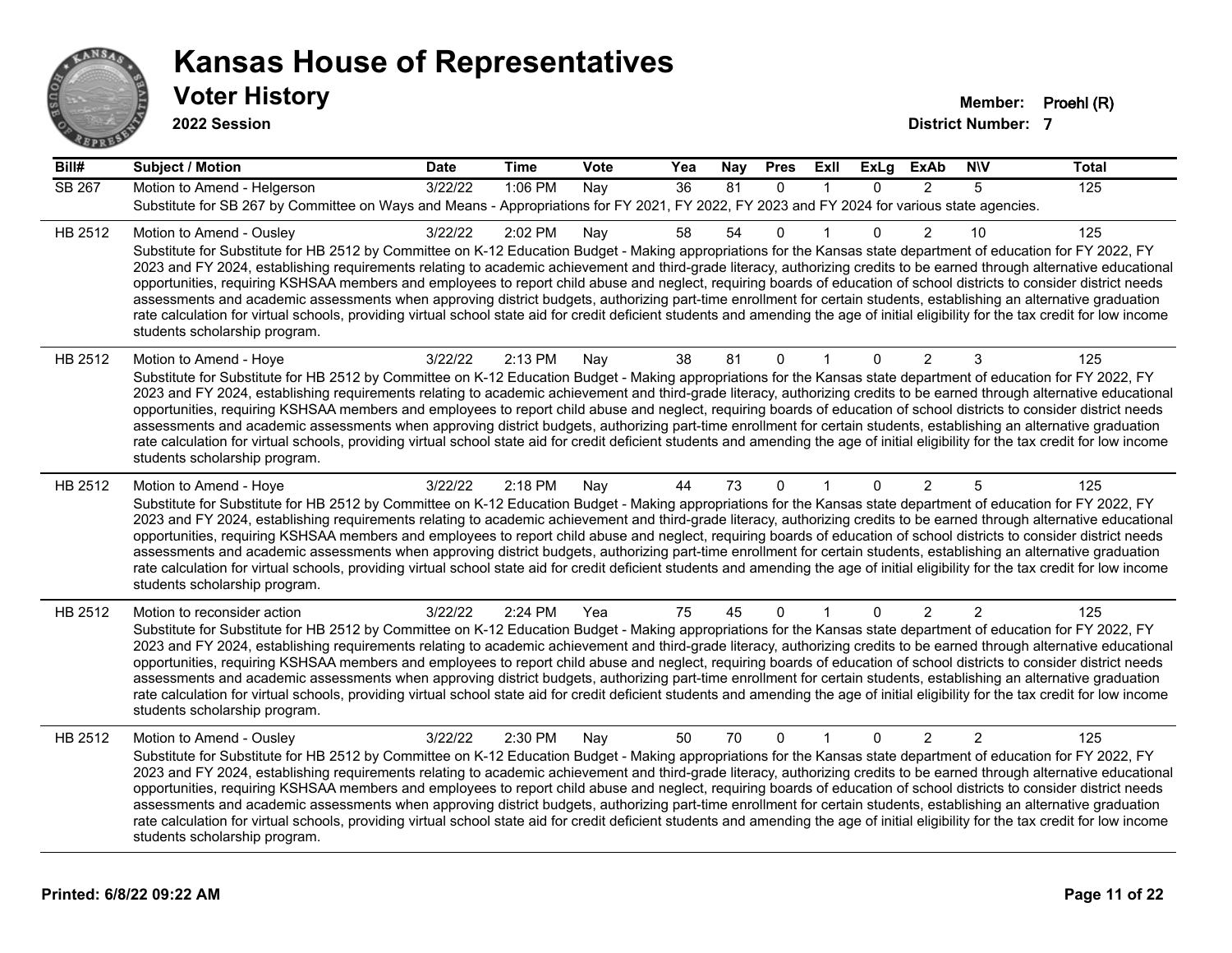

**2022 Session**

**Voter History Member: Proehl (R)** 

| Bill#          | <b>Subject / Motion</b>                                                                                                                                                                                                                                                                                                                                                                                                                                                                                                                                                                                                                                                                                                                                                                                                                                                                                                                               | <b>Date</b> | <b>Time</b>  | Vote | Yea | Nay | <b>Pres</b>  | ExIl           | $\overline{Ex}$ Lg | <b>ExAb</b>    | <b>NIV</b>   | <b>Total</b> |
|----------------|-------------------------------------------------------------------------------------------------------------------------------------------------------------------------------------------------------------------------------------------------------------------------------------------------------------------------------------------------------------------------------------------------------------------------------------------------------------------------------------------------------------------------------------------------------------------------------------------------------------------------------------------------------------------------------------------------------------------------------------------------------------------------------------------------------------------------------------------------------------------------------------------------------------------------------------------------------|-------------|--------------|------|-----|-----|--------------|----------------|--------------------|----------------|--------------|--------------|
| <b>HB 2631</b> | Motion to Amend - Carmichael<br>Enacting the career technical education credential and transition incentive for employment success act to provide additional state aid for school districts based on<br>students obtaining a credential.                                                                                                                                                                                                                                                                                                                                                                                                                                                                                                                                                                                                                                                                                                              | 3/22/22     | 8:36 PM      | Nay  | 57  | 62  | $\mathbf{0}$ | 1              | $\Omega$           | $\overline{2}$ | 3            | 125          |
| HB 2512        | Final Action Sub Bill Amended<br>Substitute for Substitute for HB 2512 by Committee on K-12 Education Budget - Making appropriations for the Kansas state department of education for FY 2022, FY<br>2023 and FY 2024, establishing requirements relating to academic achievement and third-grade literacy, authorizing credits to be earned through alternative educational<br>opportunities, requiring KSHSAA members and employees to report child abuse and neglect, requiring boards of education of school districts to consider district needs<br>assessments and academic assessments when approving district budgets, authorizing part-time enrollment for certain students, establishing an alternative graduation<br>rate calculation for virtual schools, providing virtual school state aid for credit deficient students and amending the age of initial eligibility for the tax credit for low income<br>students scholarship program. | 3/23/22     | 10:24 AM Yea |      | 76  | 46  | $\Omega$     | $\overline{2}$ | $\Omega$           |                | $\mathbf{0}$ | 125          |
| HB 2609        | <b>Final Action</b><br>Allowing restricted driver's license holders to drive to and from worship services for any religious organizations at age 15.                                                                                                                                                                                                                                                                                                                                                                                                                                                                                                                                                                                                                                                                                                                                                                                                  | 3/23/22     | 10:25 AM     | Yea  | 95  | 27  | $\Omega$     | $\overline{2}$ | $\mathbf 0$        | $\mathbf{1}$   | $\mathbf{0}$ | 125          |
| HB 2615        | Final Action Sub Bill Amended<br>Substitute for HB 2615 by Committee on K-12 Education Budget - Allowing K-12 students to transfer to and attend school in any school district in the state.                                                                                                                                                                                                                                                                                                                                                                                                                                                                                                                                                                                                                                                                                                                                                          | 3/23/22     | 10:27 AM     | Nay  | 63  | 59  | 0            | $\overline{2}$ | $\Omega$           | 1              | $\mathbf{0}$ | 125          |
| HB 2631        | <b>Final Action Amended</b><br>Enacting the career technical education credential and transition incentive for employment success act to provide additional state aid for school districts based on<br>students obtaining a credential.                                                                                                                                                                                                                                                                                                                                                                                                                                                                                                                                                                                                                                                                                                               | 3/23/22     | 10:28 AM Yea |      | 122 | 0   | 0            | 2              | ሰ                  |                | 0            | 125          |
| HB 2717        | <b>Final Action Amended</b><br>Prohibiting any municipality from preventing the enforcement of federal immigration laws, requiring municipal law enforcement agencies to provide written notice to each<br>law enforcement officer of the officer's duty to cooperate with state and federal agencies in the enforcement of immigration laws and requiring any municipal<br>identification card to state on its face that it is not valid for state identification.                                                                                                                                                                                                                                                                                                                                                                                                                                                                                   | 3/23/22     | 10:30 AM     | Yea  | 84  | 38  | 0            | $\overline{2}$ | $\Omega$           | 1              | 0            | 125          |
| HB 2737        | <b>Final Action Sub Bill</b><br>Substitute for HB 2737 by Committee on Redistricting - Proposing state representative redistricting plan free state 3f.                                                                                                                                                                                                                                                                                                                                                                                                                                                                                                                                                                                                                                                                                                                                                                                               | 3/23/22     | 10:32 AM     | Yea  | 112 | 10  | 0            | $\overline{2}$ | $\Omega$           | 1              | $\Omega$     | 125          |
| SB 161         | <b>Final Action Amended</b><br>Providing for the use of personal package delivery devices on sidewalks and crosswalks, exempting such devices from motor vehicle regulation and limiting additional<br>municipal regulation.                                                                                                                                                                                                                                                                                                                                                                                                                                                                                                                                                                                                                                                                                                                          | 3/23/22     | 10:34 AM     | Yea  | 75  | 47  | $\Omega$     | $\overline{2}$ | $\Omega$           |                | $\Omega$     | 125          |
| SB 199         | <b>Final Action Amended</b><br>Providing for short-term, limited-duration health plans.                                                                                                                                                                                                                                                                                                                                                                                                                                                                                                                                                                                                                                                                                                                                                                                                                                                               | 3/23/22     | 10:35 AM     | Nay  | 73  | 49  | $\mathbf 0$  | $\overline{2}$ | $\mathbf 0$        | $\mathbf{1}$   | $\mathbf 0$  | 125          |
| SB 267         | Final Action Sub Bill Amended<br>House Substitute for Substitute for SB 267 by Committee on Appropriations - Appropriations for FY 2022, FY 2023, FY 2024, and FY 2025 for various state agencies                                                                                                                                                                                                                                                                                                                                                                                                                                                                                                                                                                                                                                                                                                                                                     | 3/23/22     | 10:38 AM     | Yea  | 73  | 49  | $\mathbf{0}$ | $\overline{2}$ | $\mathbf{0}$       | $\mathbf{1}$   | $\mathbf{0}$ | 125          |
| SB 367         | <b>Final Action</b><br>Requiring officers to file copies of receipts with the court when property is seized under a search warrant and providing requirements and procedures for destruction or<br>disposition of dangerous drugs and return or disposition of weapons.                                                                                                                                                                                                                                                                                                                                                                                                                                                                                                                                                                                                                                                                               | 3/23/22     | 10:39 AM     | Yea  | 122 | 0   | 0            | $\overline{c}$ | 0                  |                | 0            | 125          |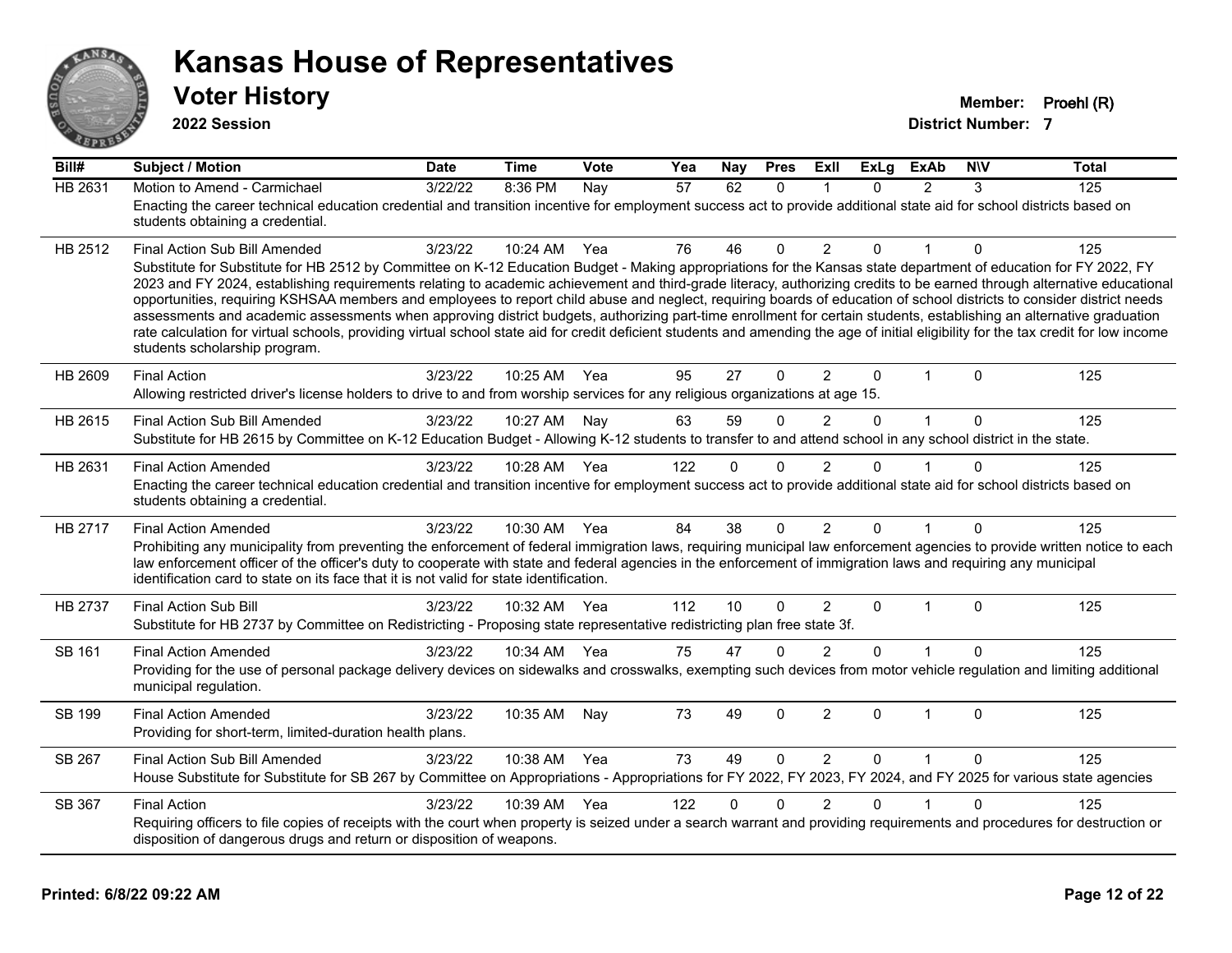

**2022 Session**

**Voter History Member: Proehl (R)** 

| $\overline{Bill#}$ | <b>Subject / Motion</b>                                                                                                                                                                                                                                                                                                                                                                                                                                                                                        | <b>Date</b> | <b>Time</b>  | Vote | Yea | Nay      | <b>Pres</b>    | ExII           | <b>ExLg</b>  | <b>ExAb</b>  | <b>NIV</b>   | <b>Total</b> |
|--------------------|----------------------------------------------------------------------------------------------------------------------------------------------------------------------------------------------------------------------------------------------------------------------------------------------------------------------------------------------------------------------------------------------------------------------------------------------------------------------------------------------------------------|-------------|--------------|------|-----|----------|----------------|----------------|--------------|--------------|--------------|--------------|
| <b>SB 493</b>      | <b>Final Action Amended</b><br>Prohibiting cities and counties from regulating plastic and other containers designed for the consumption, transportation or protection of merchandise, food or<br>beverages.                                                                                                                                                                                                                                                                                                   | 3/23/22     | 10:40 AM     | Yea  | 74  | 48       | $\Omega$       | $\mathfrak{p}$ | $\Omega$     |              | $\Omega$     | 125          |
| HB 2231            | Motion to Concur<br>Amending the definition of the crime of conducting a pyramid promotional scheme, providing for an exemption and defining key terms.                                                                                                                                                                                                                                                                                                                                                        | 3/23/22     | 10:43 AM     | Yea  | 118 | 3        |                | $\overline{2}$ | 0            |              | $\mathbf{0}$ | 125          |
| <b>SB 506</b>      | <b>Emergency Final Action</b><br>Providing for the north central Kansas down syndrome society distinctive license plate.                                                                                                                                                                                                                                                                                                                                                                                       | 3/23/22     | 12:48 PM Yea |      | 117 | 5        | $\Omega$       | $\overline{2}$ | $\Omega$     |              | $\Omega$     | 125          |
| SB 434             | <b>Emergency Final Action</b><br>Creating exemptions in the open records act for records that contain captured license plate data or that pertain to the location of an automated license plate recognition<br>system.                                                                                                                                                                                                                                                                                         | 3/23/22     | 12:49 PM Yea |      | 122 | $\Omega$ | $\Omega$       | 2              | $\Omega$     |              | $\Omega$     | 125          |
| HB 2340            | <b>Emergency Final Action Amended</b><br>Increasing the minimum age to 21 to purchase or possess cigarettes and tobacco products.                                                                                                                                                                                                                                                                                                                                                                              | 3/23/22     | 12:50 PM Yea |      | 79  | 43       | $\Omega$       | $\overline{2}$ | $\Omega$     | $\mathbf{1}$ | $\Omega$     | 125          |
| HB 2492            | <b>Emergency Final Action Amended</b><br>Submitting claims against the state by the joint committee on special claims against the state.                                                                                                                                                                                                                                                                                                                                                                       | 3/23/22     | 12:52 PM Yea |      | 116 | 6        | $\mathbf 0$    | $\overline{2}$ | $\mathbf 0$  | $\mathbf{1}$ | $\mathbf{0}$ | 125          |
| <b>SB 12</b>       | <b>Emergency Final Action Amended</b><br>Requiring the Kansas department for children and families to implement performance-based contracts.                                                                                                                                                                                                                                                                                                                                                                   | 3/23/22     | 12:53 PM     | Yea  | 117 | 5        | $\mathbf 0$    | $\overline{2}$ | $\mathbf{0}$ | $\mathbf{1}$ | $\mathbf{0}$ | 125          |
| HB 2502            | <b>Emergency Final Action Amended</b><br>Authorizing retail liquor stores to sell and deliver alcoholic liquor and cereal malt beverages to a caterer, public venue, club or drinking establishment located in any<br>county.                                                                                                                                                                                                                                                                                  | 3/23/22     | 12:54 PM Yea |      | 112 | 10       | $\mathbf{0}$   | $\overline{2}$ | 0            |              | $\Omega$     | 125          |
| HB 2716            | <b>Emergency Final Action</b><br>Concerning the authorization of educational benefits for spouses and dependents of deceased, injured or disabled public safety officers and employees and certain<br>deceased, injured or disabled military personnel and prisoners of war; definitions; increasing the limitation on reimbursements to Kansas educational institutions.                                                                                                                                      | 3/23/22     | 12:55 PM Yea |      | 122 | $\Omega$ | $\mathbf{0}$   | $\overline{2}$ | 0            |              | $\Omega$     | 125          |
| HB 2495            | <b>Emergency Final Action Amended</b><br>Prohibiting the disclosure of personal information about a person's affiliation with an entity that is exempt from federal income taxation under section 501(c) of the<br>federal internal revenue code.                                                                                                                                                                                                                                                              | 3/23/22     | 12:56 PM Yea |      | 107 | 13       | $\mathfrak{p}$ | $\mathcal{P}$  | $\Omega$     |              | $\Omega$     | 125          |
| SB 150             | <b>Emergency Final Action Amended</b><br>Defining and prohibiting certain deceptive lawsuit advertising practices and restricting the use or disclosure of protected health information to solicit individuals for legal<br>services.                                                                                                                                                                                                                                                                          | 3/23/22     | 12:59 PM Yea |      | 75  | 47       | $\mathbf{0}$   | $\overline{2}$ | 0            |              | 0            | 125          |
| SB 450             | <b>Emergency Final Action</b><br>Sub for SB 450 by Committee on Financial Institutions and Insurance: Eliminating the crediting to the Kansas public employees retirement fund of 80% of the proceeds<br>from the sale of surplus real estate, authorizing state educational institutions to sell and convey real property given to such state educational institutions as an<br>endowment, bequest or gift and authorizing the state board of regents to adopt policies relating to such sale and conveyance. | 3/23/22     | $1:00$ PM    | Yea  | 117 | 5        | $\Omega$       | $\mathcal{P}$  | $\Omega$     |              | $\Omega$     | 125          |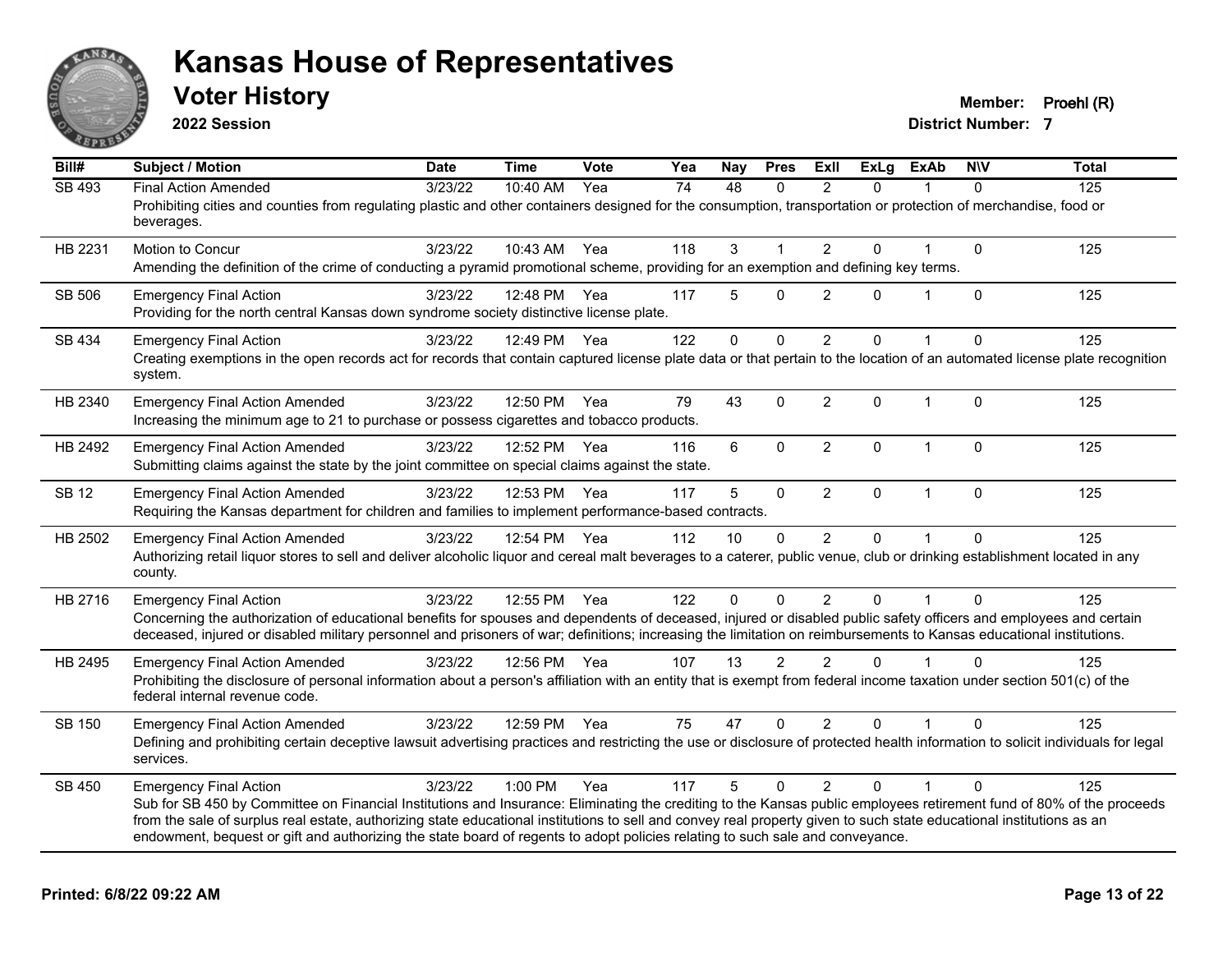

**2022 Session**

**Voter History Member: Proehl (R)** 

| Bill#          | <b>Subject / Motion</b>                                                                                                                                                                                                                                                                                                  | <b>Date</b> | <b>Time</b>  | Vote | Yea | Nay            | <b>Pres</b> | ExII           | <b>ExLg</b> | <b>ExAb</b>    | <b>NIV</b>     | <b>Total</b> |
|----------------|--------------------------------------------------------------------------------------------------------------------------------------------------------------------------------------------------------------------------------------------------------------------------------------------------------------------------|-------------|--------------|------|-----|----------------|-------------|----------------|-------------|----------------|----------------|--------------|
| <b>HB 2504</b> | <b>Emergency Final Action Sub Bill</b>                                                                                                                                                                                                                                                                                   | 3/23/22     | 1:01 PM      | Yea  | 122 | $\mathbf{0}$   | $\Omega$    | 2              | $\Omega$    | 1              | $\Omega$       | 125          |
|                | Substitute for HB 2504 by Committee on Transportation - Allowing the printing of the international symbol of access for disabled veteran distinctive license plates and<br>certain parking privileges for disabled veterans who meet certain physical disability definitions.                                            |             |              |      |     |                |             |                |             |                |                |              |
| SB 405         | <b>Emergency Final Action Amended</b><br>Authorizing the state historical society to convey certain real property to the Shawnee Tribe.                                                                                                                                                                                  | 3/23/22     | $1:02$ PM    | Yea  | 122 | $\Omega$       | $\Omega$    | $\overline{2}$ | $\Omega$    | $\mathbf{1}$   | $\Omega$       | 125          |
| HB 2697        | <b>Emergency Final Action Amended</b>                                                                                                                                                                                                                                                                                    | 3/23/22     | 1:02 PM      | Yea  | 122 | $\mathbf 0$    | $\mathbf 0$ | $\overline{2}$ | $\Omega$    | 1              | $\Omega$       | 125          |
|                | Making changes to the process for evaluating and treating people who are undergoing evaluation for competency to stand trial and allowing such evaluation and<br>treatment at various facilities.                                                                                                                        |             |              |      |     |                |             |                |             |                |                |              |
| HB 2596        | <b>Emergency Final Action Amended</b>                                                                                                                                                                                                                                                                                    | 3/23/22     | 1:03 PM      | Yea  | 122 | $\Omega$       | $\Omega$    | 2              | 0           |                | $\Omega$       | 125          |
|                | Authorizing the board of education of a school district to contract with transportation network companies to provide certain transportation services.                                                                                                                                                                    |             |              |      |     |                |             |                |             |                |                |              |
| SB 563         | EFA Sub Bill Amended                                                                                                                                                                                                                                                                                                     | 3/23/22     | 1:36 PM      | Yea  | 112 | 9              | $\Omega$    | $\overline{2}$ | 0           | $\overline{2}$ | $\Omega$       | 125          |
|                | Substitute for SB 563 by Committee on Redistricting - Proposing state senatorial redistricting plan liberty three.                                                                                                                                                                                                       |             |              |      |     |                |             |                |             |                |                |              |
| HB 2458        | Motion to Concur                                                                                                                                                                                                                                                                                                         | 3/29/22     | 10:43 AM     | Yea  | 121 | $\Omega$       | $\Omega$    | $\overline{2}$ | $\Omega$    | $\overline{2}$ | $\Omega$       | 125          |
|                | Senate Substitute for HB 2458 by Committee on Transportation - Limiting the liability of optometrists and ophthalmologists who report information to the division of<br>vehicles relating to a person's vision.                                                                                                          |             |              |      |     |                |             |                |             |                |                |              |
| HB 2228        | Motion to Concur                                                                                                                                                                                                                                                                                                         | 3/29/22     | 10:46 AM Yea |      | 121 | $\Omega$       | $\Omega$    | $\overline{2}$ | 0           | $\overline{2}$ | $\Omega$       | 125          |
|                | Requiring law enforcement agencies to adopt a policy regarding submission of sexual assault evidence kits and allowing evidence collection at child advocacy centers<br>or other facilities.                                                                                                                             |             |              |      |     |                |             |                |             |                |                |              |
| HB 2075        | Mot to Concur in Conference                                                                                                                                                                                                                                                                                              | 3/29/22     | 10:49 AM     | Yea  | 121 | 0              | $\Omega$    | $\overline{2}$ | 0           | 2              | $\mathbf{0}$   | 125          |
|                | Allowing venue for an adoption when the state is the agency to be where the state agency or its subcontracting agency has an office.                                                                                                                                                                                     |             |              |      |     |                |             |                |             |                |                |              |
| HB 2537        | Mot to Concur in Conference                                                                                                                                                                                                                                                                                              | 3/29/22     | 10:51 AM     | Yea  | 121 | $\Omega$       | $\Omega$    | $\mathfrak{p}$ | $\Omega$    | $\overline{2}$ | $\Omega$       | 125          |
|                | Requiring the insurance department to hold a hearing in cases involving an order under the Kansas administrative procedure act.                                                                                                                                                                                          |             |              |      |     |                |             |                |             |                |                |              |
| HB 2605        | Motion to Concur                                                                                                                                                                                                                                                                                                         | 3/29/22     | 10:54 AM     | Yea  | 119 | $\overline{2}$ | $\Omega$    | $\mathfrak{p}$ | 0           | $\overline{2}$ | $\Omega$       | 125          |
|                | Increasing the rural population requirement maximum for the veterinary training program for rural Kansas and creating a food animal percentage requirement that may<br>be fulfilled in lieu thereof.                                                                                                                     |             |              |      |     |                |             |                |             |                |                |              |
| <b>HB 2607</b> | Mot to Concur in Conference                                                                                                                                                                                                                                                                                              | 3/30/22     | 11:33 AM     | Yea  | 123 | $\Omega$       | $\Omega$    |                | $\Omega$    | $\Omega$       |                | 125          |
|                | Clarifying the time limitations for habeas corpus claims, requiring earlier notice of anticipated release from custody of a person who may be a sexually violent predator to<br>the attorney general and a multidisciplinary team and specifying where such person will be detained during civil commitment proceedings. |             |              |      |     |                |             |                |             |                |                |              |
| <b>HB 2564</b> | Mot to Concur in Conference                                                                                                                                                                                                                                                                                              | 3/30/22     | 11:35 AM     | Yea  | 123 | $\Omega$       | $\Omega$    |                | $\Omega$    | $\Omega$       | $\overline{1}$ | 125          |
|                | Updating the version of risk-based capital instructions in effect.                                                                                                                                                                                                                                                       |             |              |      |     |                |             |                |             |                |                |              |
| HB 2386        | Motion to Concur                                                                                                                                                                                                                                                                                                         | 3/30/22     | 11:38 AM     | Yea  | 120 | 3              | $\Omega$    | $\overline{1}$ | $\Omega$    | $\mathbf 0$    | $\mathbf 1$    | 125          |
|                | Establishing requirements for the payment and reimbursement of dental services by a dental benefit plan.                                                                                                                                                                                                                 |             |              |      |     |                |             |                |             |                |                |              |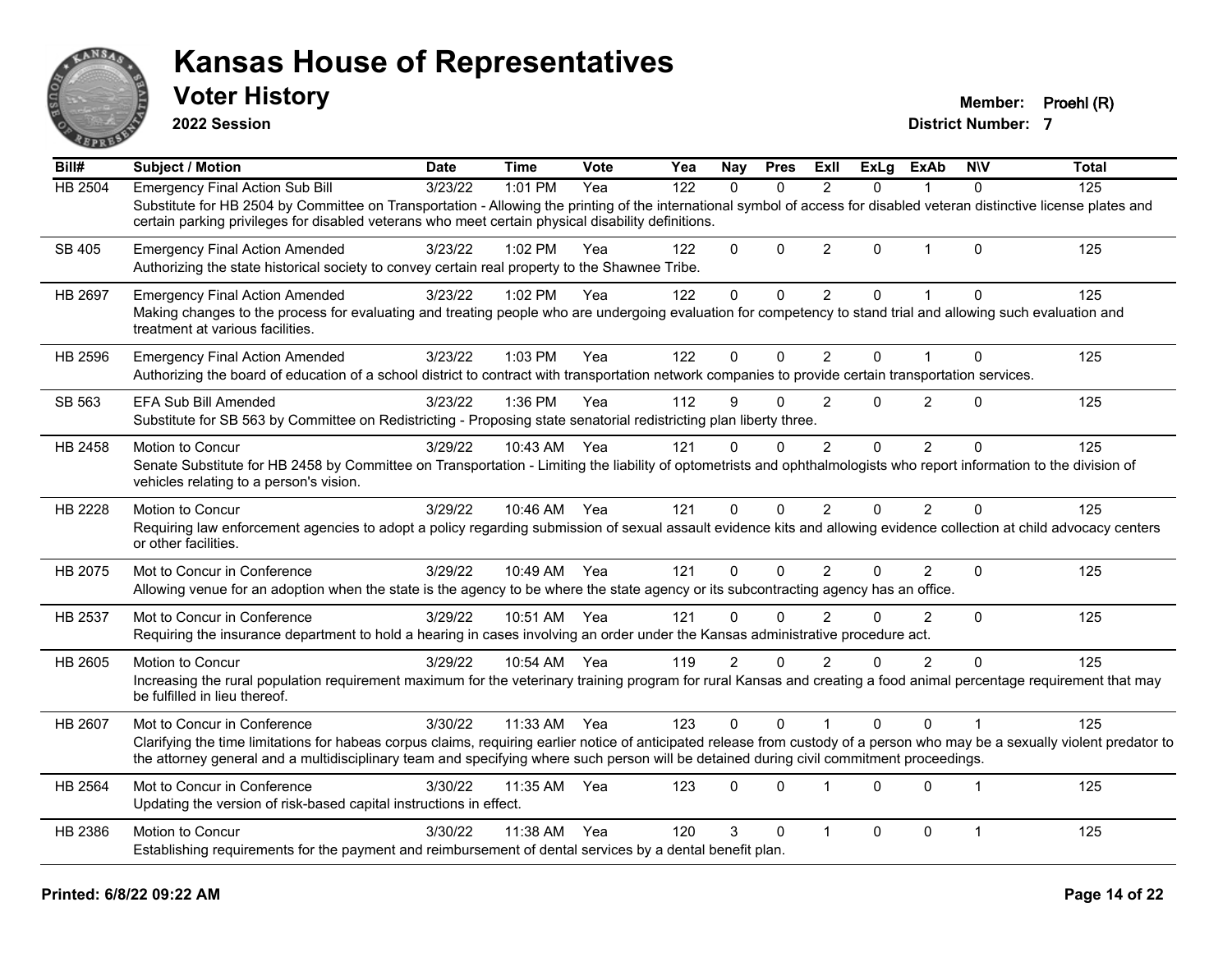

**2022 Session**

**Voter History Member: Proehl (R)** 

| Bill#        | <b>Subject / Motion</b>                                                                                                                                                                                                                                                                                                                                                                                                                                                                                                                                                                                                 | <b>Date</b> | <b>Time</b> | Vote | Yea | Nay      | <b>Pres</b> | ExII           | <b>ExLg</b>    | <b>ExAb</b>    | <b>NIV</b>     | <b>Total</b> |
|--------------|-------------------------------------------------------------------------------------------------------------------------------------------------------------------------------------------------------------------------------------------------------------------------------------------------------------------------------------------------------------------------------------------------------------------------------------------------------------------------------------------------------------------------------------------------------------------------------------------------------------------------|-------------|-------------|------|-----|----------|-------------|----------------|----------------|----------------|----------------|--------------|
| <b>SB 62</b> | Motion to adopt CCR<br>Amending the standards for school-administered vision screenings for students, establishing the Kansas children's vision health and school readiness commission and<br>relating to the powers and duties of the Kansas commission for the deaf and hard of hearing with regard to registration of interpreters, communication access services<br>guidelines and adoption of rules and regulations.                                                                                                                                                                                               | 3/30/22     | 11:40 AM    | Yea  | 121 | 3        | $\Omega$    |                | $\Omega$       | 0              | $\Omega$       | 125          |
| SB 84        | EFA Sub Bill Amended<br>House Substitute for Substitute for SB 84 by Committee on Federal and State Affairs - Authorizing sports wagering under the Kansas expanded lottery act.                                                                                                                                                                                                                                                                                                                                                                                                                                        | 3/30/22     | 12:45 PM    | Yea  | 88  | 36       | 0           |                | 0              | $\Omega$       | 0              | 125          |
| SB 563       | Motion to adopt CCR<br>Substitute for SB 563 by Committee on Redistricting - Proposing state senatorial redistricting plan liberty three.                                                                                                                                                                                                                                                                                                                                                                                                                                                                               | 3/30/22     | 5:56 PM     | ExAb | 83  | 40       | 0           |                | U              |                | $\Omega$       | 125          |
| HB 2476      | Motion to adopt CCR<br>Providing for the silver star medal, bronze star medal, city of Hutchinson and daughters of the American revolution distinctive license plates and four distinctive license<br>plates for the Kansas department of wildlife and parks; authorizing the printing of the international symbol of access for disabled veteran distinctive license plates and<br>parking privileges for certain physically disabled veterans; allowing veteran distinctive license plate applicants to provide a DD214 form, DD form 2 (Retired) or a Kansas<br>veteran driver's license as proof of veteran status. | 3/31/22     | 10:57 AM    | Yea  | 115 | 5        | $\Omega$    | $\overline{2}$ | $\overline{2}$ | 1              | $\Omega$       | 125          |
| HB 2478      | Motion to adopt CCR<br>Designating a portion of United States highway 166 as the SGT Evan S Parker memorial highway, a portion of U.S. highway 56 as the PFC Shane Austin memorial<br>highway, a portion of United States highway 69 as the Senator Tom R Van Sickle memorial highway, a certain bridge on K-126 as the Dennis Crain memorial bridge, a<br>portion of United States highway 69 as the AMM2c Walter Scott Brown memorial highway and bridges on K-66 highway as veterans memorial bridge.                                                                                                                | 3/31/22     | 10:59 AM    | Yea  | 120 | $\Omega$ | $\Omega$    | $\overline{2}$ | $\mathcal{P}$  |                | $\Omega$       | 125          |
| HB 2595      | Motion to adopt CCR<br>Making certain antique vehicle titling procedures applicable to vehicles having a model year 60 years old or older.                                                                                                                                                                                                                                                                                                                                                                                                                                                                              | 3/31/22     | 11:00 AM    | Yea  | 119 |          | U           | $\mathfrak{p}$ | 2              | 1              | $\Omega$       | 125          |
| HB 2448      | Motion to adopt CCR<br>Senate Substitute for HB 2448 by Committee on Public Health and Welfare - Requiring able-bodied adults without dependents to complete an employment and training<br>program in order to receive food assistance.                                                                                                                                                                                                                                                                                                                                                                                 | 3/31/22     | 2:55 PM     | Yea  | 70  | 46       | $\Omega$    | 5              | $\Omega$       | $\overline{2}$ | $\overline{2}$ | 125          |
| SB 446       | Motion to adopt CCR<br>Allowing restricted driver's license holders beginning at age 15 to drive to and from religious activities held by any religious organization and providing for the electronic<br>renewal of nondriver's identification card.                                                                                                                                                                                                                                                                                                                                                                    | 3/31/22     | 3:01 PM     | Yea  | 87  | 30       | $\Omega$    | 5              | $\Omega$       | 2              |                | 125          |
| SB 215       | Motion to adopt CCR<br>Transferring the authority for postsecondary driver's education programs and driver training schools to the department of revenue and authorizing the board of education<br>of a school district to contract with transportation network companies to provide certain transportation services.                                                                                                                                                                                                                                                                                                   | 3/31/22     | 3:04 PM     | Yea  | 117 | $\Omega$ | $\mathbf 0$ | 5              | $\Omega$       | 2              |                | 125          |
| HB 2005      | Motion to adopt CCR<br>Excluding hot water supply boilers that have a nominal water capacity not exceeding 120 gallons from the provisions of the boiler safety act; creating the elevator safety<br>act to require safety standards, permit requirements, and insurance coverage for elevator contractors; requiring inspections of elevators and licensure for persons<br>installing, repairing and inspecting elevators; creating an elevator safety advisory board; establishing duties for the state fire marshal.                                                                                                 | 3/31/22     | 3:11 PM     | Yea  | 73  | 45       | $\Omega$    | 5              | $\Omega$       | $\mathcal{P}$  | $\Omega$       | 125          |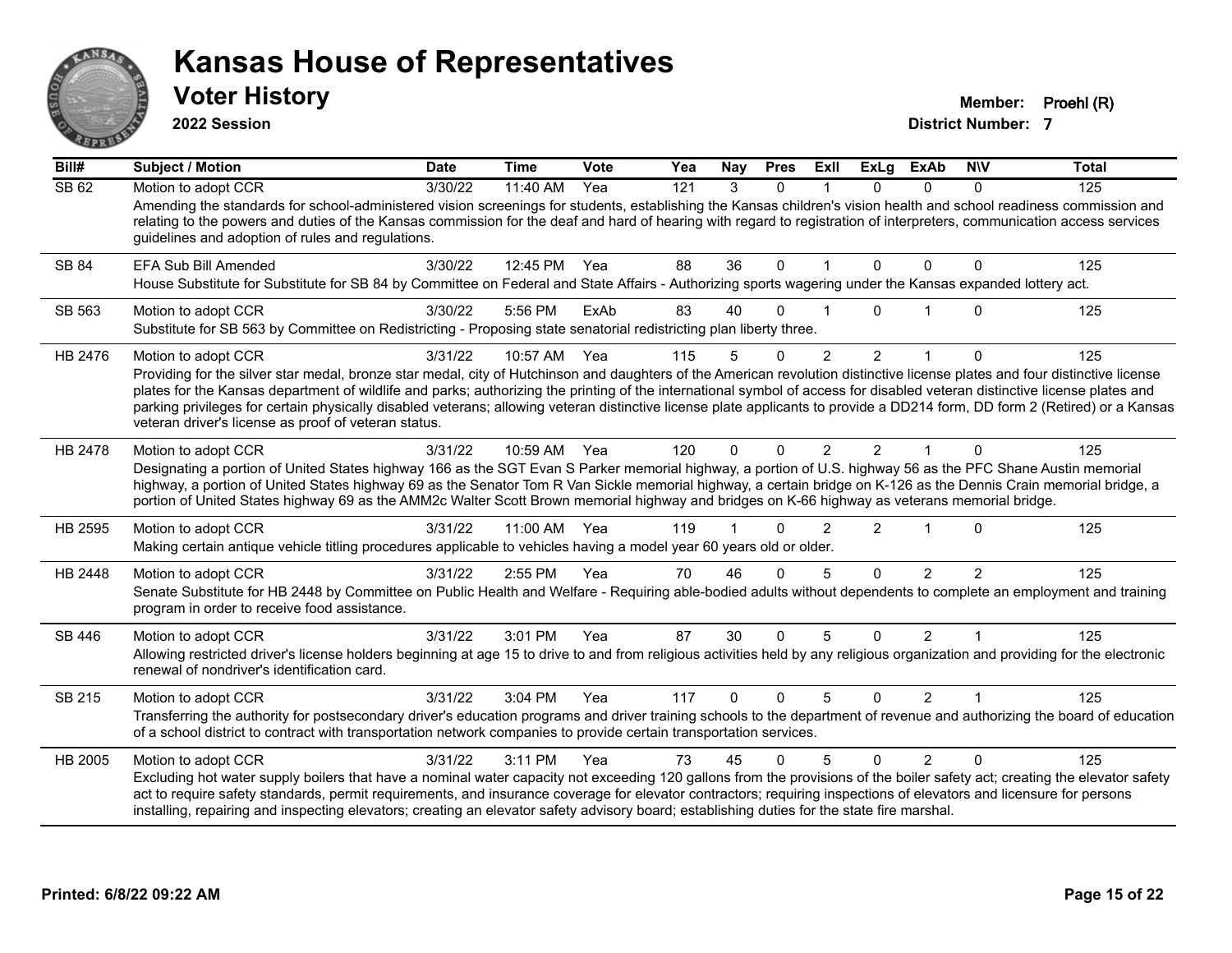

#### **2022 Session**

| Bill#            | <b>Subject / Motion</b>                                                                                                                                                                                                                                                                                                                                                                                                                                                                                                                                                                                                                                                                                                                                                                                                                                                                                                                                                                                                                                                                                                   | <b>Date</b> | Time         | <b>Vote</b> | Yea | <b>Nay</b>     | <b>Pres</b>  | ExII | ExLg         | ExAb           | <b>NIV</b>   | <b>Total</b> |
|------------------|---------------------------------------------------------------------------------------------------------------------------------------------------------------------------------------------------------------------------------------------------------------------------------------------------------------------------------------------------------------------------------------------------------------------------------------------------------------------------------------------------------------------------------------------------------------------------------------------------------------------------------------------------------------------------------------------------------------------------------------------------------------------------------------------------------------------------------------------------------------------------------------------------------------------------------------------------------------------------------------------------------------------------------------------------------------------------------------------------------------------------|-------------|--------------|-------------|-----|----------------|--------------|------|--------------|----------------|--------------|--------------|
| $\overline{SB2}$ | Motion to adopt CCR                                                                                                                                                                                                                                                                                                                                                                                                                                                                                                                                                                                                                                                                                                                                                                                                                                                                                                                                                                                                                                                                                                       | 3/31/22     | 4:51 PM      | Yea         | 86  | 31             | $\Omega$     | 5    | $\Omega$     | $\mathcal{R}$  | $\Omega$     | 125          |
|                  | Allowing consumption of beer, wine or other alcoholic liquor on the Kansas state fairgrounds; increasing the number of temporary permits an applicant may receive from<br>four to 12 permits per year; limiting what cities, counties or townships may charge for a temporary permit to not more than \$25 per day; crediting a portion of moneys<br>collected from the liquor drink tax and the liquor enforcement tax to the state fair capital improvements fund; requiring that licensed farm wineries be issued a cereal<br>malt beverage retailer license if the statutory requirements for such retailer license are satisfied; authorizing retail liquor stores to sell and deliver alcoholic liquor and<br>cereal malt beverages to a caterer, public venue, club or drinking establishment located in any adjacent county any county with a comer located within two miles<br>measured along the adjacent county boundary; Increasing the percentage of alcohol by volume allowed to not more than 16% for domestic table wine and the domestic<br>fortified wine threshold to more than 16% alcohol by volume. |             |              |             |     |                |              |      |              |                |              |              |
| <b>HB 2087</b>   | Motion to adopt CCR                                                                                                                                                                                                                                                                                                                                                                                                                                                                                                                                                                                                                                                                                                                                                                                                                                                                                                                                                                                                                                                                                                       | 3/31/22     | 4:54 PM      | Yea         | 105 | 12             | $\mathbf{0}$ | 5    | $\Omega$     | 3              | $\mathbf 0$  | 125          |
|                  | Limiting the review of certain rules and regulations by the director of the budget and requiring review of rules and regulations every five years.                                                                                                                                                                                                                                                                                                                                                                                                                                                                                                                                                                                                                                                                                                                                                                                                                                                                                                                                                                        |             |              |             |     |                |              |      |              |                |              |              |
| HB 2559          | Motion to adopt CCR                                                                                                                                                                                                                                                                                                                                                                                                                                                                                                                                                                                                                                                                                                                                                                                                                                                                                                                                                                                                                                                                                                       | 3/31/22     | 4:58 PM      | Yea         | 102 | 15             | $\mathbf{0}$ | 5    | $\mathbf{0}$ | 3              | 0            | 125          |
| HB 2489          | Mot to Concur in Conference                                                                                                                                                                                                                                                                                                                                                                                                                                                                                                                                                                                                                                                                                                                                                                                                                                                                                                                                                                                                                                                                                               | 3/31/22     | 5:01 PM      | Yea         | 117 | $\Omega$       | $\mathbf{0}$ | 5    | $\Omega$     | 3              | $\mathbf{0}$ | 125          |
|                  | Amending provisions of the technology-enabled fiduciary financial institutions act relating to out-of-state financial institutions, banks and trust companies conducting<br>fidfin transactions, fees and assessments, examinations, disclosures to consumers and requiring such institutions to be mandatory reporters for purposes of elder<br>abuse.                                                                                                                                                                                                                                                                                                                                                                                                                                                                                                                                                                                                                                                                                                                                                                   |             |              |             |     |                |              |      |              |                |              |              |
| SB 91            | Motion to adopt CCR                                                                                                                                                                                                                                                                                                                                                                                                                                                                                                                                                                                                                                                                                                                                                                                                                                                                                                                                                                                                                                                                                                       | 3/31/22     | 9:05 PM      | Yea         | 116 | $\Omega$       | $\Omega$     | 5    | $\Omega$     | $\Delta$       | $\Omega$     | 125          |
|                  | House Substitute for SB 91 by Committee on Commerce, Labor and Economic Development - Providing liability protection for businesses, municipalities and<br>educational institutions that participate in high school work-based learning programs and providing that schools are responsible for injuries to students participating in<br>such programs                                                                                                                                                                                                                                                                                                                                                                                                                                                                                                                                                                                                                                                                                                                                                                    |             |              |             |     |                |              |      |              |                |              |              |
| SB 421           | Motion to adopt CCR                                                                                                                                                                                                                                                                                                                                                                                                                                                                                                                                                                                                                                                                                                                                                                                                                                                                                                                                                                                                                                                                                                       | 3/31/22     | 9:10 PM      | Yea         | 106 | 10             | $\mathbf{0}$ | 5    | $\Omega$     | 4              | $\Omega$     | 125          |
|                  | Transferring \$1,000,000,000 from the state general fund to the Kansas public employees retirement fund during fiscal year 2022 and eliminating certain level-dollar<br>KPERS employer contribution payments.                                                                                                                                                                                                                                                                                                                                                                                                                                                                                                                                                                                                                                                                                                                                                                                                                                                                                                             |             |              |             |     |                |              |      |              |                |              |              |
| SB 408           | Motion to adopt CCR                                                                                                                                                                                                                                                                                                                                                                                                                                                                                                                                                                                                                                                                                                                                                                                                                                                                                                                                                                                                                                                                                                       | 3/31/22     | 9:15 PM      | Yea         | 114 | $\overline{2}$ | $\mathbf 0$  | 5    | $\Omega$     | 4              | $\mathbf{0}$ | 125          |
|                  | Increasing the criminal penalties for multiple thefts of mail; specifying that the crime of burglary includes, without authority, entering into or remaining within any locked<br>or secured portion of any dwelling, building or other structure, with intent to commit another crime therein; providing guidance to determine how offenders under the<br>supervision of two or more supervision agencies can have supervision consolidated into one agency; requiring an offender who raises error in such offender's criminal<br>history calculation for the first time on appeal to show prejudicial error and authorizing the court to correct an illegal sentence while a direct appeal is pending; and<br>transferring the responsibility to certify drug abuse treatment providers that participate in the certified drug abuse treatment program from the department of corrections<br>to the Kansas sentencing commission.                                                                                                                                                                                      |             |              |             |     |                |              |      |              |                |              |              |
| SB 366           | Motion to adopt CCR                                                                                                                                                                                                                                                                                                                                                                                                                                                                                                                                                                                                                                                                                                                                                                                                                                                                                                                                                                                                                                                                                                       | 3/31/22     | 9:20 PM      | Yea         | 116 | $\Omega$       | $\Omega$     | 5    | $\Omega$     | Δ              | 0            | 125          |
|                  | Specifying that the crime of burglary includes, without authority, entering into or remaining within any locked or secured portion of any dwelling, building or other<br>structure, with intent to commit another crime therein.                                                                                                                                                                                                                                                                                                                                                                                                                                                                                                                                                                                                                                                                                                                                                                                                                                                                                          |             |              |             |     |                |              |      |              |                |              |              |
| HB 2456          | Motion to adopt CCR                                                                                                                                                                                                                                                                                                                                                                                                                                                                                                                                                                                                                                                                                                                                                                                                                                                                                                                                                                                                                                                                                                       | 3/31/22     | 11:22 PM Yea |             | 93  | 20             | $\mathbf{0}$ | 5    | $\Omega$     | $\overline{7}$ | $\mathbf{0}$ | 125          |
|                  | Establishing the Kansas kids lifetime combination hunting and fishing license.                                                                                                                                                                                                                                                                                                                                                                                                                                                                                                                                                                                                                                                                                                                                                                                                                                                                                                                                                                                                                                            |             |              |             |     |                |              |      |              |                |              |              |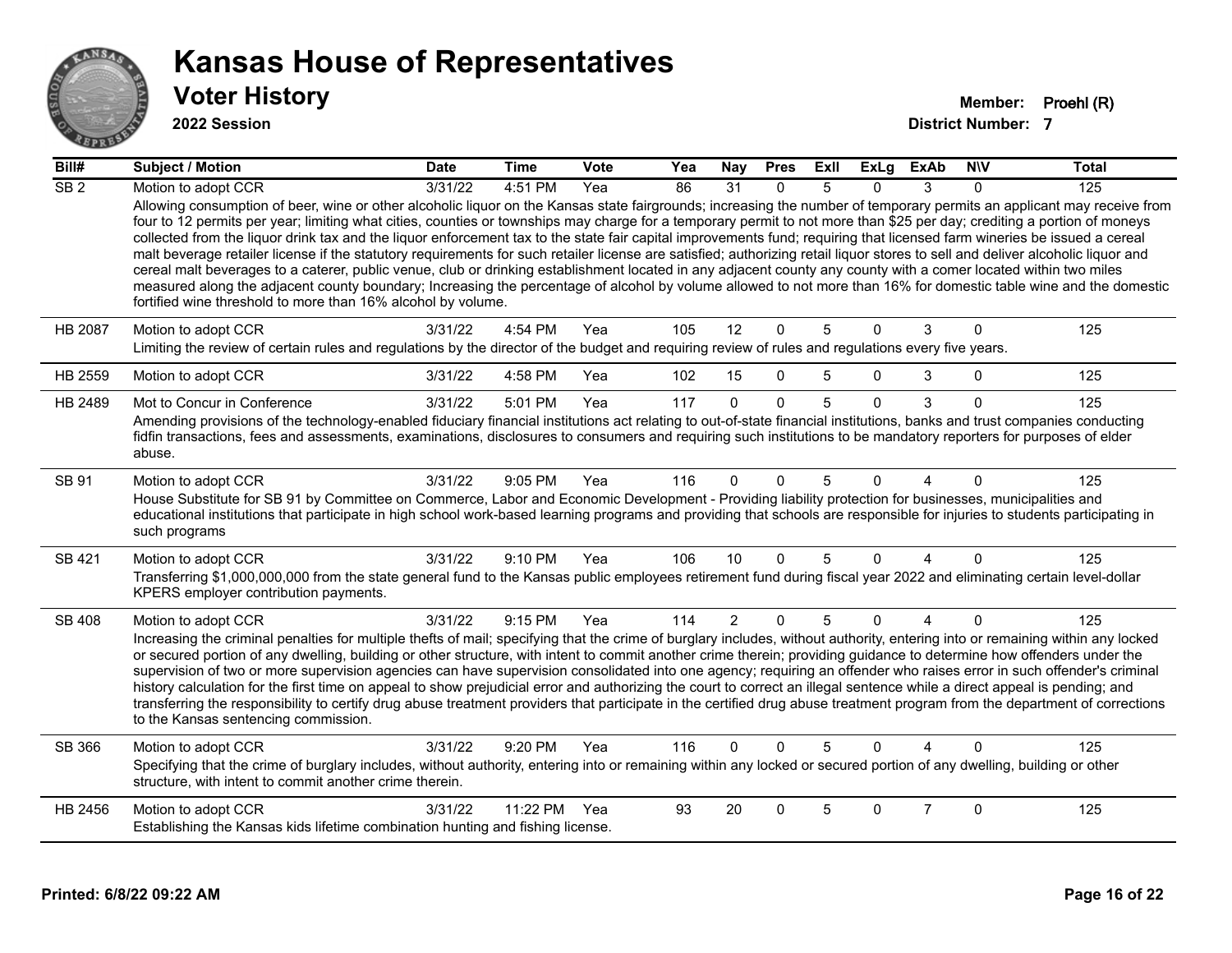

**2022 Session**

**Voter History Member: Proehl (R)** 

| Bill#   | <b>Subject / Motion</b>                                                                                                                                                                                                                                                                                                                                                                                                                                                                                                                                                                                                 | <b>Date</b> | <b>Time</b>  | Vote | Yea | Nay            | <b>Pres</b> | ExII           | <b>ExLg</b> | <b>ExAb</b>    | <b>NIV</b>   | <b>Total</b> |
|---------|-------------------------------------------------------------------------------------------------------------------------------------------------------------------------------------------------------------------------------------------------------------------------------------------------------------------------------------------------------------------------------------------------------------------------------------------------------------------------------------------------------------------------------------------------------------------------------------------------------------------------|-------------|--------------|------|-----|----------------|-------------|----------------|-------------|----------------|--------------|--------------|
| HB 2703 | Motion to adopt CCR                                                                                                                                                                                                                                                                                                                                                                                                                                                                                                                                                                                                     | 3/31/22     | 11:25 PM     | Yea  | 110 | 3              | $\Omega$    | 5              | 0           | 7              | $\Omega$     | 125          |
|         | Changing law relating to employment including employment security law provisions regarding the employment security fund status and employer contribution rates and<br>the definition of employment to conform with federal law, making revisions to the department of labor's my reemployment plan program and enacting the Kansas<br>targeted employment act to facilitate employment of persons with developmental disabilities through a tax credit incentive for employers.                                                                                                                                         |             |              |      |     |                |             |                |             |                |              |              |
| 0       | Motion to Adjourn - Helgerson                                                                                                                                                                                                                                                                                                                                                                                                                                                                                                                                                                                           | 3/31/22     | 11:32 PM     | Nav  | 29  | 77             | 0           | 5              | O.          |                |              | 125          |
| SB 200  | Motion to adopt CCR                                                                                                                                                                                                                                                                                                                                                                                                                                                                                                                                                                                                     | 4/1/22      | 11:16 AM     | Yea  | 112 | $\overline{2}$ | $\Omega$    | $\overline{7}$ | $\Omega$    | 2              | 2            | 125          |
|         | Expanding the pharmacist scope of practice to include initiation of therapy for certain conditions, updating provisions of the prescription monitoring program act relating<br>to program data, storage and access and increasing the membership of the advisory committee.                                                                                                                                                                                                                                                                                                                                             |             |              |      |     |                |             |                |             |                |              |              |
| SB 343  | Motion to adopt CCR                                                                                                                                                                                                                                                                                                                                                                                                                                                                                                                                                                                                     | 4/1/22      | $11:19$ AM   | Yea  | 115 | $\Omega$       | $\Omega$    | $\overline{7}$ | $\Omega$    | $\overline{2}$ |              | 125          |
|         | Providing considerations for in family law, adoption, foster care, guardianship and child in need of care proceedings for parents or prospective parents who are blind and<br>updating the term "hearing impaired" to "hard of hearing" in statutes related to persons with hearing loss.                                                                                                                                                                                                                                                                                                                               |             |              |      |     |                |             |                |             |                |              |              |
| SB 453  | Motion to adopt CCR                                                                                                                                                                                                                                                                                                                                                                                                                                                                                                                                                                                                     | 4/1/22      | 11:22 AM     | Yea  | 116 | 0              | 0           | 7              | 0           | $\overline{2}$ | <sup>0</sup> | 125          |
|         | Requiring unlicensed employees in adult care homes to complete certain training requirements, reinstating the social worker applicant option for board-approved                                                                                                                                                                                                                                                                                                                                                                                                                                                         |             |              |      |     |                |             |                |             |                |              |              |
|         | postgraduate supervised experience, allowing master's and clinical level licensees to take the baccalaureate addiction counselor test and requiring the behavioral<br>sciences regulatory board to accept a master of social work degree from Fort Hays state university as from an accredited college or university.                                                                                                                                                                                                                                                                                                   |             |              |      |     |                |             |                |             |                |              |              |
| SB 286  | Motion to Adopt CCR                                                                                                                                                                                                                                                                                                                                                                                                                                                                                                                                                                                                     | 4/1/22      | 12:44 PM Yea |      | 64  | 51             |             |                | U           | $\overline{2}$ |              | 125          |
|         | House Substitute for Substitute for SB 286 by Committee on Judiciary - Continuing the governmental response to the COVID-19 pandemic in Kansas by extending the<br>expanded use of telemedicine, the suspension of certain requirements related to medical care facilities and immunity from civil liability for certain healthcare providers,<br>certain persons conducting business in this state and covered facilities for COVID-19 claims until January 20, 2023, creating the crime of interference with the conduct<br>of a hospital and increasing the criminal penalties for battery of a healthcare provider. |             |              |      |     |                |             |                |             |                |              |              |
| SB 267  | Motion to adopt CCR                                                                                                                                                                                                                                                                                                                                                                                                                                                                                                                                                                                                     | 4/1/22      | 4:05 PM      | Yea  | 104 | 12             | $\Omega$    | $\overline{7}$ | 0           | $\mathcal{P}$  | $\Omega$     | 125          |
|         | House Substitute for Substitute for SB 267 by Committee on Appropriations - Appropriations for FY 2022, FY 2023, FY 2024, FY 2025, FY26 and FY27 for various state<br>agencies.                                                                                                                                                                                                                                                                                                                                                                                                                                         |             |              |      |     |                |             |                |             |                |              |              |
| HB 2279 | Mot to Concur in Conference                                                                                                                                                                                                                                                                                                                                                                                                                                                                                                                                                                                             | 4/1/22      | 5:21 PM      | Nay  | 80  | 34             | $\Omega$    |                | U           |                |              | 125          |
|         | Senate substitute for HB 2279 by committee on public health and welfare - Amending the advanced practice registered nurse authorized scope of practice to permit the<br>prescribing of drugs without a supervising physician.                                                                                                                                                                                                                                                                                                                                                                                           |             |              |      |     |                |             |                |             |                |              |              |
| HB 2109 | Motion to adopt CCR                                                                                                                                                                                                                                                                                                                                                                                                                                                                                                                                                                                                     | 4/1/22      | 6:18 PM      | Yea  | 92  | 20             |             |                | n           | 5              |              | 125          |
|         | Prohibiting the disclosure of personal information about a person's affiliation with an entity that is exempt from federal income taxation under section 501(c) of the<br>federal internal revenue code and continuing in existence certain exceptions to the disclosure of public records under the open records act.                                                                                                                                                                                                                                                                                                  |             |              |      |     |                |             |                |             |                |              |              |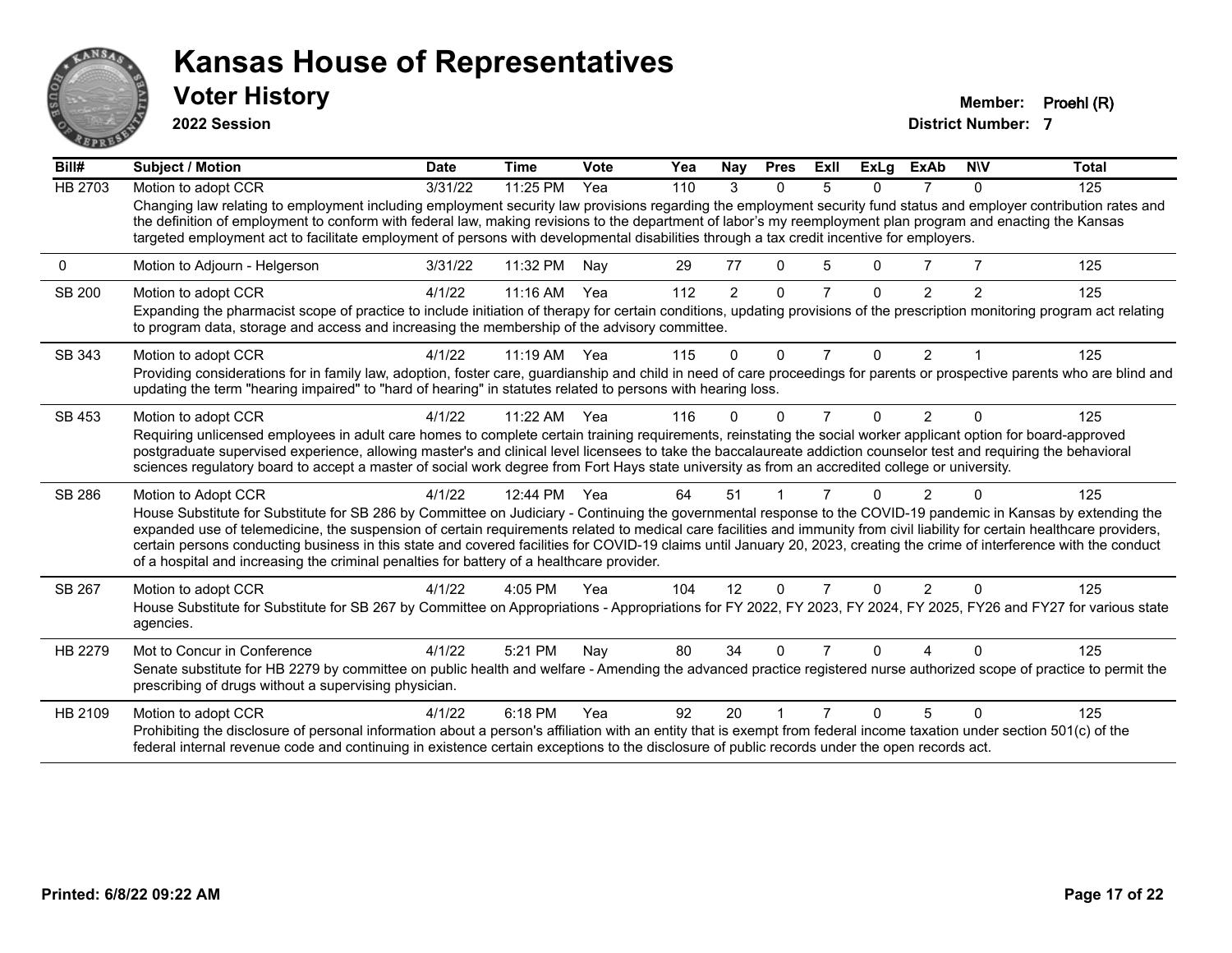

**2022 Session**

| Bill#          | <b>Subject / Motion</b>                                                                                                                                                                                                                                                                                                                                                                                                                                                                                                                                                                                                                                                                                                                                                                                                                                                                                                                                                                                                                                                                                                                                                                               | <b>Date</b> | Time    | <b>Vote</b> | Yea | Nay | <b>Pres</b> | Exll | ExLg | <b>ExAb</b> | <b>NIV</b> | <b>Total</b> |
|----------------|-------------------------------------------------------------------------------------------------------------------------------------------------------------------------------------------------------------------------------------------------------------------------------------------------------------------------------------------------------------------------------------------------------------------------------------------------------------------------------------------------------------------------------------------------------------------------------------------------------------------------------------------------------------------------------------------------------------------------------------------------------------------------------------------------------------------------------------------------------------------------------------------------------------------------------------------------------------------------------------------------------------------------------------------------------------------------------------------------------------------------------------------------------------------------------------------------------|-------------|---------|-------------|-----|-----|-------------|------|------|-------------|------------|--------------|
| <b>HB 2299</b> | Motion to adopt CCR                                                                                                                                                                                                                                                                                                                                                                                                                                                                                                                                                                                                                                                                                                                                                                                                                                                                                                                                                                                                                                                                                                                                                                                   | 4/1/22      | 6:23 PM | Yea         | 110 | 3   | $\Omega$    |      |      | 5           | $\Omega$   | 125          |
|                | Requiring retention of fingerprints by the Kansas bureau of investigation for participation in the federal rap back program; imposing restrictions on surveillance by certain<br>employees of the Kansas department of wildlife and parks on private property; expanding the jurisdiction and powers of law enforcement officers to include situations<br>when an activity is observed leading the officer to reasonably suspect a person is committing, has committed or is about to commit a crime and reasonably believe that<br>a person is in imminent danger of death or bodily injury without immediate action; allowing a search warrant to be executed within 240 hours from the time of issuance;<br>and directing the Kansas department for children and families to share certain information with investigating law enforcement agencies.                                                                                                                                                                                                                                                                                                                                                |             |         |             |     |     |             |      |      |             |            |              |
| HB 2508        | Motion to adopt CCR<br>Modifying the definition of possession in the Kansas criminal code, modifying the elements of and making changes to the criminal penalties of abuse of a child, requiring<br>a forfeiture of an appearance bond to be set aside in certain circumstances, permitting testimony to be presented using a two-way electronic audio-video communication<br>device during a preliminary hearing, making changes to the process for evaluating and treating people who are undergoing evaluation for competency to stand trial and<br>allowing mobile competency evaluations.                                                                                                                                                                                                                                                                                                                                                                                                                                                                                                                                                                                                        | 4/1/22      | 6:28 PM | Yea         | 113 |     | n           |      |      |             | 0          | 125          |
| HB 2377        | Motion to adopt CCR<br>Revising laws relating to operating an aircraft under the influence, including prescribing criminal and administrative penalties and providing for testing of blood, breath,<br>urine or other bodily substances, and preliminary screening tests of breath or oral fluid; authorizing reinstatement of a driver's license for certain persons with an ignition<br>interlock device restriction; requiring persons with an ignition interlock device restriction to complete the ignition interlock device program before driving privileges are<br>fully reinstated; providing for reduced ignition interlock device program costs for certain persons; providing that the highway patrol has oversight of state certification of<br>ignition interlock manufacturers and their service providers; modifying the criminal penalties for driving a commercial motor vehicle under the influence and driving under<br>the influence; increasing the period of disqualification for certain offenses committed by a person with commercial driving privileges; and prohibiting prosecuting<br>attorneys from concealing certain traffic violations from the CDLIS driver report. | 4/1/22      | 6:34 PM | Yea         | 101 | 12  | $\Omega$    | 7    |      | 5           | $\Omega$   | 125          |
| HB 2361        | Motion to adopt CCR<br>Senate Substitute for HB 2361 by Committee on Judiciary - Removing the requirement that all district court judges in Douglas county serve on the board of trustees of<br>the law library, authorizing the supreme court to adopt rules establishing specialty court programs, creating the specialty court funding advisory committee and the<br>specialty court resources fund, authorizing courts to order defendants to participate in specialty court programs and allowing expungement of certain convictions when<br>defendants complete the requirements of such programs.                                                                                                                                                                                                                                                                                                                                                                                                                                                                                                                                                                                              | 4/1/22      | 6:39 PM | Yea         | 113 | U   | 0           |      |      | 5           |            | 125          |
| <b>SB 58</b>   | Motion to adopt CCR<br>Establishing the parents' bill of rights for parents of students attending elementary or secondary school in this state.                                                                                                                                                                                                                                                                                                                                                                                                                                                                                                                                                                                                                                                                                                                                                                                                                                                                                                                                                                                                                                                       | 4/1/22      | 6:57 PM | Yea         | 67  | 46  | $\Omega$    |      |      | 5           | 0          | 125          |
| SB 160         | Motion to adopt CCR<br>Enacting the fairness in women's sports act to require that student athletic teams only include members who are of the same biological sex unless designated as coed.                                                                                                                                                                                                                                                                                                                                                                                                                                                                                                                                                                                                                                                                                                                                                                                                                                                                                                                                                                                                          | 4/1/22      | 8:00 PM | Yea         | 74  | 39  | 0           |      |      | 5           | $\Omega$   | 125          |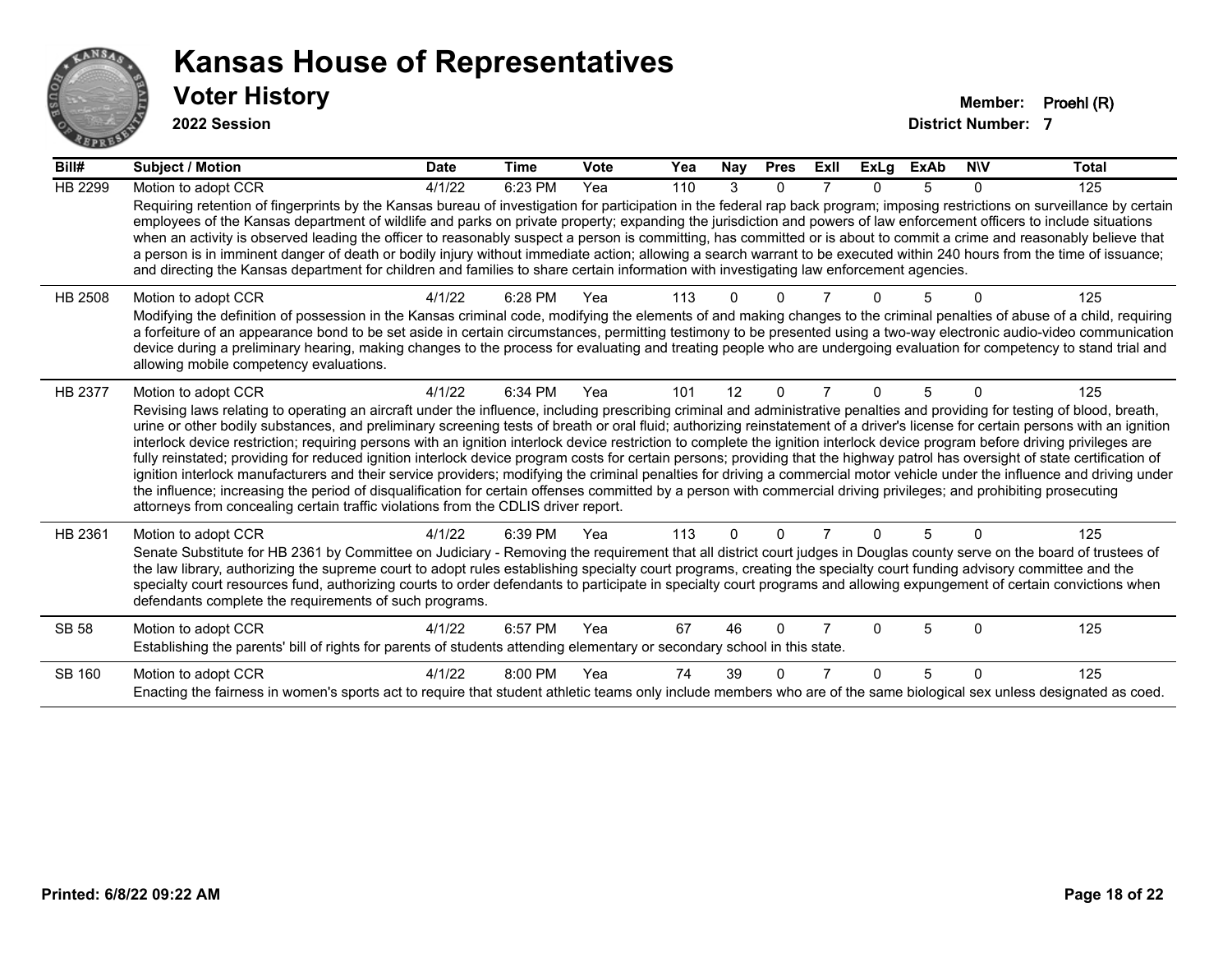

**2022 Session**

| Bill#           | <b>Subject / Motion</b>                                                                                                                                                                                                                                                                                                                                                                                                                                                                                                                                                                                                                                                                                                                                                                                                                                                                                                                                                                                                                                                                                                                                                                                                                                                                                                                                                                                                                                                                                                                                                                                                                                                                                                                                                                                                                                                                                                                                                                                                                                                                                                                                                                                                                                                                                                                                                                                                                                                                                                                                                                                                                                                                                                                                                                                                                                                                                                                                                                                                                                                                                                                                                     | <b>Date</b> | Time     | <b>Vote</b> | Yea | Nay         | <b>Pres</b>  | ExII           | ExLg     | ExAb           | <b>NIV</b>  | <b>Total</b> |
|-----------------|-----------------------------------------------------------------------------------------------------------------------------------------------------------------------------------------------------------------------------------------------------------------------------------------------------------------------------------------------------------------------------------------------------------------------------------------------------------------------------------------------------------------------------------------------------------------------------------------------------------------------------------------------------------------------------------------------------------------------------------------------------------------------------------------------------------------------------------------------------------------------------------------------------------------------------------------------------------------------------------------------------------------------------------------------------------------------------------------------------------------------------------------------------------------------------------------------------------------------------------------------------------------------------------------------------------------------------------------------------------------------------------------------------------------------------------------------------------------------------------------------------------------------------------------------------------------------------------------------------------------------------------------------------------------------------------------------------------------------------------------------------------------------------------------------------------------------------------------------------------------------------------------------------------------------------------------------------------------------------------------------------------------------------------------------------------------------------------------------------------------------------------------------------------------------------------------------------------------------------------------------------------------------------------------------------------------------------------------------------------------------------------------------------------------------------------------------------------------------------------------------------------------------------------------------------------------------------------------------------------------------------------------------------------------------------------------------------------------------------------------------------------------------------------------------------------------------------------------------------------------------------------------------------------------------------------------------------------------------------------------------------------------------------------------------------------------------------------------------------------------------------------------------------------------------------|-------------|----------|-------------|-----|-------------|--------------|----------------|----------|----------------|-------------|--------------|
| HB 2239         | Motion to adopt CCR                                                                                                                                                                                                                                                                                                                                                                                                                                                                                                                                                                                                                                                                                                                                                                                                                                                                                                                                                                                                                                                                                                                                                                                                                                                                                                                                                                                                                                                                                                                                                                                                                                                                                                                                                                                                                                                                                                                                                                                                                                                                                                                                                                                                                                                                                                                                                                                                                                                                                                                                                                                                                                                                                                                                                                                                                                                                                                                                                                                                                                                                                                                                                         | 4/1/22      | 9:45 PM  | Yea         | 103 | 10          | $\Omega$     |                | 0        | 5              | $\Omega$    | 125          |
|                 | Providing tax credits for graduates of aerospace and aviation-related educational programs and employers of program graduates, school and classroom supplies<br>purchased by teachers, contributions to community colleges and technical colleges, qualified railroad track maintenance expenditures of short line railroads and<br>associated rail siding owners or lessees and expanding eligibility, amount and transferability of the research and development tax credit, providing homestead property<br>tax refunds from the income tax refund fund to certain persons based on the increase in property tax over the base year property tax amount, providing for an additional<br>personal income tax exemption for 100% disabled veterans, establishing the salt parity act to allow pass-through entities to elect to pay state income tax at the entity<br>level, establishing a checkoff for contributions to the Kansas historic site fund, establishing a revenue neutral rate complaint process for tax levies, authorizing the<br>county clerk to limit the amount of ad valorem taxes to be levied in certain circumstances, establishing a deadline for budgets to be filed with the director of accounts<br>and reports, requiring roll call votes and publication of information to exceed the revenue neutral rate, classifying certain agritourism activities and zoos as land devoted<br>to agricultural use, classifying land devoted to agriculture that is subject to the federal grassland conservation reserve program as grassland, establishing a property tax<br>exemption for antique utility trailers, allowing for the proration of value when certain personal property is acquired or sold prior to September 1 of any tax year, providing<br>for the exemption of inventory and work-in-progress machinery and equipment for telecommunications machinery and equipment, increasing the extent of exemption for<br>residential property from the statewide school levy, providing for abatement or credit of property tax for buildings and improvements destroyed or substantially destroyed<br>by natural disaster, providing a sales tax exemption for certain fencing and for reconstructing, repairing or replacing certain fencing damaged or destroyed by a wildfire,<br>flood, tornado or other natural disaster, excluding separately stated delivery charges from sales or selling price, removing the expiration on manufacturer cash rebates<br>on motor vehicles, providing countywide retailers' sales tax authority for Wilson county, requiring disclosure of distribution of revenues on countywide retailers' sales tax<br>ballot proposals, validating the election held to approve a retailers' sales tax levy by the city of Latham, extending the time period for eligibility in the loan repayment<br>program and the income tax credit for rural opportunity zones, enacting the Gage park improvement authority act and providing for the creation of the Gage park<br>improvement authority and an election for the imposition of a countywide sales tax sales tax within the boundaries of Shawnee county. |             |          |             |     |             |              |                |          |                |             |              |
| HB 2644         | Motion to Concur in Conference<br>Designating the Sandhill plum as the official state fruit.                                                                                                                                                                                                                                                                                                                                                                                                                                                                                                                                                                                                                                                                                                                                                                                                                                                                                                                                                                                                                                                                                                                                                                                                                                                                                                                                                                                                                                                                                                                                                                                                                                                                                                                                                                                                                                                                                                                                                                                                                                                                                                                                                                                                                                                                                                                                                                                                                                                                                                                                                                                                                                                                                                                                                                                                                                                                                                                                                                                                                                                                                | 4/1/22      | 9:48 PM  | Yea         | 108 | 5           | $\Omega$     |                | U        | 5              | $\Omega$    | 125          |
| SB 261          | Motion to adopt CCR<br>Substitute for SB 261 by Committee on Agriculture -- Prohibiting the use of identifiable meat terms on the labels of meat analogs when such labels do not include proper<br>qualifying language to indicate that such products do not contain meat.                                                                                                                                                                                                                                                                                                                                                                                                                                                                                                                                                                                                                                                                                                                                                                                                                                                                                                                                                                                                                                                                                                                                                                                                                                                                                                                                                                                                                                                                                                                                                                                                                                                                                                                                                                                                                                                                                                                                                                                                                                                                                                                                                                                                                                                                                                                                                                                                                                                                                                                                                                                                                                                                                                                                                                                                                                                                                                  | 4/1/22      | 9:56 PM  | Yea         | 113 | $\mathbf 0$ | $\mathbf 0$  | $\overline{7}$ | 0        | 5              | $\mathbf 0$ | 125          |
| SB 84           | Substitute Motion to Not Adopt CCR<br>House Substitute for Substitute for SB 84 by Committee on Federal and State Affairs - Authorizing sports wagering under the Kansas expanded lottery act.                                                                                                                                                                                                                                                                                                                                                                                                                                                                                                                                                                                                                                                                                                                                                                                                                                                                                                                                                                                                                                                                                                                                                                                                                                                                                                                                                                                                                                                                                                                                                                                                                                                                                                                                                                                                                                                                                                                                                                                                                                                                                                                                                                                                                                                                                                                                                                                                                                                                                                                                                                                                                                                                                                                                                                                                                                                                                                                                                                              | 4/1/22      | 11:59 PM | Nay         | 56  | 56          | $\Omega$     | $\overline{7}$ | $\Omega$ | 6              | $\Omega$    | 125          |
| SB 84           | Motion to Adopt CCR<br>House Substitute for Substitute for SB 84 by Committee on Federal and State Affairs - Authorizing sports wagering under the Kansas expanded lottery act.                                                                                                                                                                                                                                                                                                                                                                                                                                                                                                                                                                                                                                                                                                                                                                                                                                                                                                                                                                                                                                                                                                                                                                                                                                                                                                                                                                                                                                                                                                                                                                                                                                                                                                                                                                                                                                                                                                                                                                                                                                                                                                                                                                                                                                                                                                                                                                                                                                                                                                                                                                                                                                                                                                                                                                                                                                                                                                                                                                                             | 4/1/22      | 11:59 PM | Yea         | 63  | 49          | $\Omega$     | $\overline{7}$ | 0        | 6              | $\Omega$    | 125          |
| HB 2487         | Motions of a Previous Day                                                                                                                                                                                                                                                                                                                                                                                                                                                                                                                                                                                                                                                                                                                                                                                                                                                                                                                                                                                                                                                                                                                                                                                                                                                                                                                                                                                                                                                                                                                                                                                                                                                                                                                                                                                                                                                                                                                                                                                                                                                                                                                                                                                                                                                                                                                                                                                                                                                                                                                                                                                                                                                                                                                                                                                                                                                                                                                                                                                                                                                                                                                                                   | 4/26/22     | 11:35 AM | Nay         | 48  | 74          | $\mathbf 0$  |                | 0        | $\overline{c}$ | 0           | 125          |
| <b>HCR 5022</b> | Motion to adopt CCR<br>Proposing a constitutional amendment requiring that a sheriff be elected in each county; exception.                                                                                                                                                                                                                                                                                                                                                                                                                                                                                                                                                                                                                                                                                                                                                                                                                                                                                                                                                                                                                                                                                                                                                                                                                                                                                                                                                                                                                                                                                                                                                                                                                                                                                                                                                                                                                                                                                                                                                                                                                                                                                                                                                                                                                                                                                                                                                                                                                                                                                                                                                                                                                                                                                                                                                                                                                                                                                                                                                                                                                                                  | 4/26/22     | 11:43 AM | Yea         | 91  | 31          | $\mathbf{0}$ | -1             | 0        | 2              | $\Omega$    | 125          |
| HB 2387         | Motion to adopt CCR<br>Prohibiting the issuance of a request for proposal or entering into a new contract for the administration and provision of benefits under the medical assistance program<br>and removing the authority of the governor to prohibit attending or conducting certain religious services and worship services.                                                                                                                                                                                                                                                                                                                                                                                                                                                                                                                                                                                                                                                                                                                                                                                                                                                                                                                                                                                                                                                                                                                                                                                                                                                                                                                                                                                                                                                                                                                                                                                                                                                                                                                                                                                                                                                                                                                                                                                                                                                                                                                                                                                                                                                                                                                                                                                                                                                                                                                                                                                                                                                                                                                                                                                                                                          | 4/26/22     | 12:47 PM | Yea         | 84  | 38          | $\mathbf{0}$ |                | 0        | $\overline{2}$ | $\Omega$    | 125          |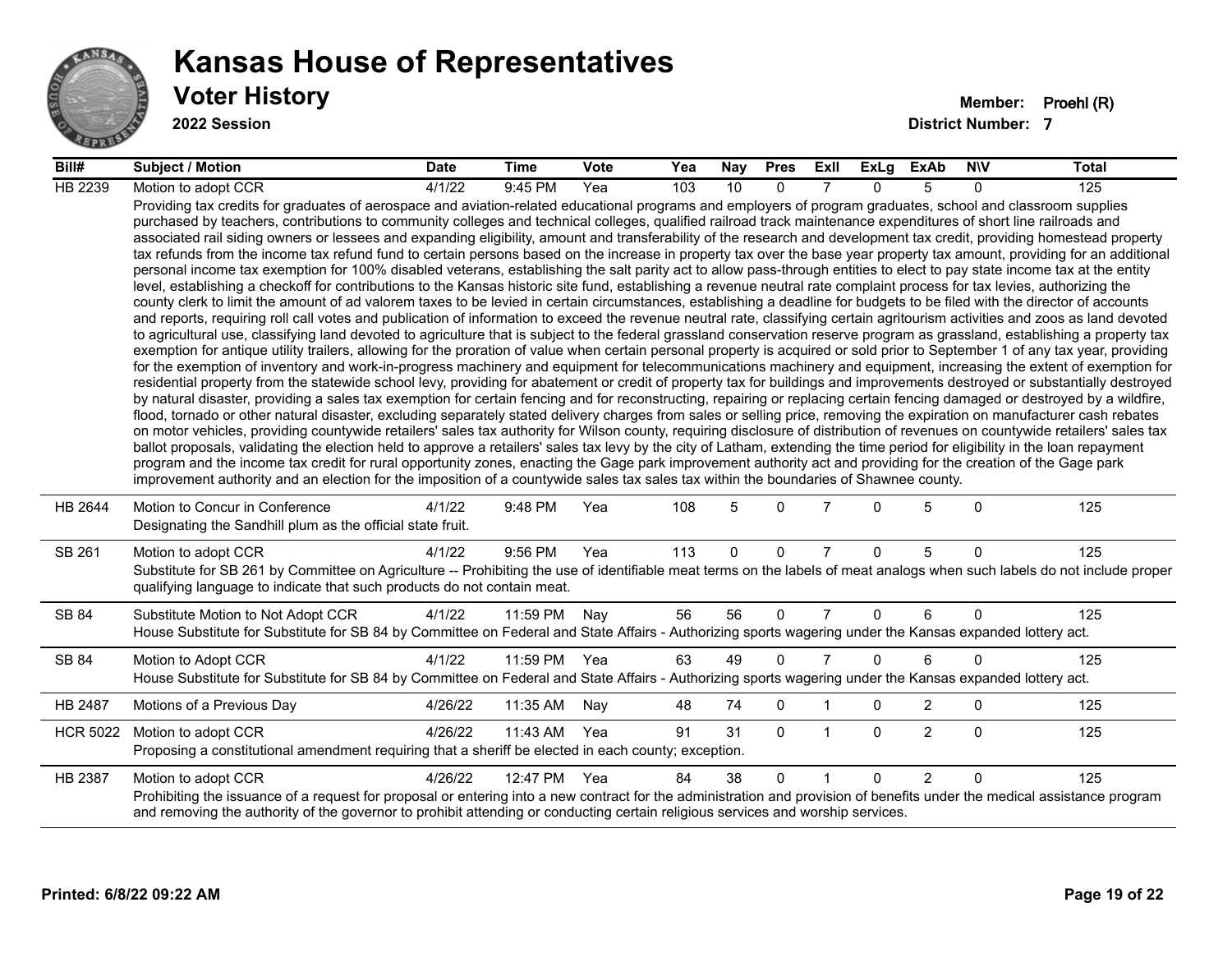

**2022 Session**

| Bill#          | <b>Subject / Motion</b>                                                                                                                                                                                                                                                                                                                               | <b>Date</b> | <b>Time</b>  | <b>Vote</b> | Yea | <b>Nay</b>   | <b>Pres</b>  | ExIl         | <b>ExLg</b>  | <b>ExAb</b>    | <b>NIV</b>   | <b>Total</b> |
|----------------|-------------------------------------------------------------------------------------------------------------------------------------------------------------------------------------------------------------------------------------------------------------------------------------------------------------------------------------------------------|-------------|--------------|-------------|-----|--------------|--------------|--------------|--------------|----------------|--------------|--------------|
| <b>HB 2252</b> | Motion to adopt CCR                                                                                                                                                                                                                                                                                                                                   | 4/26/22     | 12:50 PM     | Yea         | 84  | 38           | $\Omega$     |              | $\Omega$     | 2              | $\Omega$     | 125          |
|                | Prohibiting the modification of election laws by agreement except as approved by the legislative coordinating council.                                                                                                                                                                                                                                |             |              |             |     |              |              |              |              |                |              |              |
| HB 2138        | Motion to adopt CCR                                                                                                                                                                                                                                                                                                                                   | 4/26/22     | 1:03 PM      | Yea         | 82  | 40           | $\Omega$     |              | $\Omega$     | $\overline{2}$ | $\Omega$     | 125          |
|                | Providing for the use of electronic poll books in elections and the approval of such books by the secretary of state, requiring all voting systems for elections to use<br>individual voter-verified paper ballots with a distinctive watermark, requiring the secretary of state and local election officers to develop an affidavit to be signed by |             |              |             |     |              |              |              |              |                |              |              |
|                | election workers regarding handling of completed ballots, requiring audits of any federal, statewide or state legislative race that is within 1% of the total votes cast and                                                                                                                                                                          |             |              |             |     |              |              |              |              |                |              |              |
|                | requiring randomized audits of elections procedures used in four counties in even-numbered years, requiring a county election officer to send a confirmation of address                                                                                                                                                                               |             |              |             |     |              |              |              |              |                |              |              |
|                | when there is no election-related activity for any four calendar year period and exempting poll workers from certain election crimes.                                                                                                                                                                                                                 |             |              |             |     |              |              |              |              |                |              |              |
| HB 2237        | Motion to adopt CCR                                                                                                                                                                                                                                                                                                                                   | 4/26/22     | 1:13 PM      | Yea         | 109 | 12           |              |              |              | $\overline{2}$ | $\Omega$     | 125          |
|                | Enacting the Kansas affordable housing tax credit act, the Kansas housing investor tax credit act, the historic Kansas act, the Kansas rural home loan guarantee act,<br>authorizing certain residential real property appraisals in rural counties to be performed without completing the sales comparison approach to value, allowing the use of    |             |              |             |     |              |              |              |              |                |              |              |
|                | bond proceeds under the Kansas rural housing incentive district act for residential vertical development and renovation of certain buildings within economically                                                                                                                                                                                      |             |              |             |     |              |              |              |              |                |              |              |
|                | distressed urban areas and expanding eligibility for the child day care services assistance tax credit and providing a credit for employer payments to an organization                                                                                                                                                                                |             |              |             |     |              |              |              |              |                |              |              |
|                | providing access to employees for child day care services.                                                                                                                                                                                                                                                                                            |             |              |             |     |              |              |              |              |                |              |              |
| SB 313         | Motion to adopt CCR                                                                                                                                                                                                                                                                                                                                   | 4/27/22     | 3:32 PM      | Yea         | 75  | 44           | $\Omega$     | 3            | $\Omega$     | 3              | $\Omega$     | 125          |
|                | Providing for the use and regulation of autonomous motor vehicles and establishing the autonomous vehicle advisory committee.                                                                                                                                                                                                                         |             |              |             |     |              |              |              |              |                |              |              |
| HB 2466        | Motion to adopt CCR                                                                                                                                                                                                                                                                                                                                   | 4/27/22     | 3:39 PM      | Yea         | 109 | 10           |              | 3            | $\Omega$     | 3              | 0            | 125          |
|                | Substitute for HB 2466 by Committee on Education - Establishing the promoting advancement in computing knowledge act to increase the availability of computer<br>science education in Kansas schools and the career technical education credentialing and student transitioning to employment success pilot program; also exempting                   |             |              |             |     |              |              |              |              |                |              |              |
|                | national assessment providers from the student online personal protection act.                                                                                                                                                                                                                                                                        |             |              |             |     |              |              |              |              |                |              |              |
| HB 2492        | Motion to Concur                                                                                                                                                                                                                                                                                                                                      | 4/27/22     | 3:41 PM      | Yea         | 119 | $\mathbf{0}$ | $\mathbf{0}$ | 3            | $\mathbf{0}$ | 3              | $\mathbf{0}$ | 125          |
|                | Submitting claims against the state by the joint committee on special claims against the state.                                                                                                                                                                                                                                                       |             |              |             |     |              |              |              |              |                |              |              |
| HB 2448        | Consideration of Veto                                                                                                                                                                                                                                                                                                                                 | 4/28/22     | 11:31 AM Yea |             | 86  | 36           | $\mathbf 0$  | $\mathbf{1}$ | $\Omega$     | 2              | $\Omega$     | 125          |
|                | Senate Substitute for HB 2448 by Committee on Public Health and Welfare - Requiring able-bodied adults without dependents to complete an employment and training                                                                                                                                                                                      |             |              |             |     |              |              |              |              |                |              |              |
|                | program in order to receive food assistance.                                                                                                                                                                                                                                                                                                          |             |              |             |     |              |              |              |              |                |              |              |
| SB 58          | <b>Consideration of Veto</b>                                                                                                                                                                                                                                                                                                                          | 4/28/22     | 12:17 PM     | Yea         | 72  | 50           | $\mathbf{0}$ |              | 0            | 2              | $\mathbf{0}$ | 125          |
|                | Establishing the parents' bill of rights for parents of students attending elementary or secondary school in this state.                                                                                                                                                                                                                              |             |              |             |     |              |              |              |              |                |              |              |
| <b>SB 160</b>  | Consideration of Veto                                                                                                                                                                                                                                                                                                                                 | 4/28/22     | 1:14 PM      | Yea         | 81  | 41           | $\Omega$     |              | $\Omega$     | 2              | $\Omega$     | 125          |
|                | Enacting the fairness in women's sports act to require that student athletic teams only include members who are of the same biological sex unless designated as<br>coed.                                                                                                                                                                              |             |              |             |     |              |              |              |              |                |              |              |
| SB 84          | Motion to adopt CCR                                                                                                                                                                                                                                                                                                                                   | 4/28/22     | 4:03 PM      | Yea         | 73  | 49           | $\Omega$     |              | $\Omega$     | $\overline{2}$ | $\Omega$     | 125          |
|                | House Substitute for Substitute for SB 84 by Committee on Federal and State Affairs - Authorizing sports wagering under the Kansas expanded lottery act and historical                                                                                                                                                                                |             |              |             |     |              |              |              |              |                |              |              |
|                | horse race machines under the Kansas parimutuel racing act.                                                                                                                                                                                                                                                                                           |             |              |             |     |              |              |              |              |                |              |              |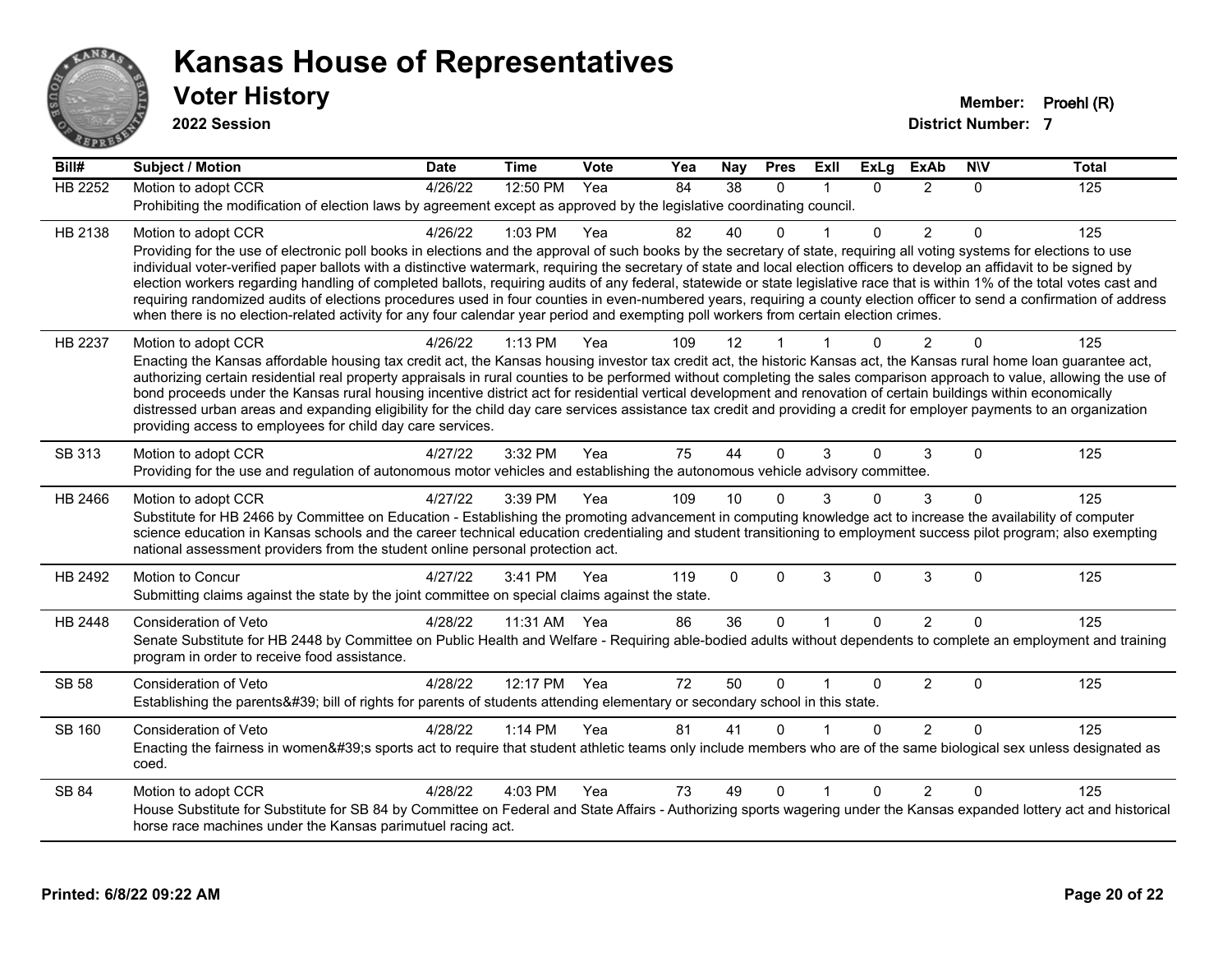

**2022 Session**

**Voter History Member: Proehl (R)** 

| Bill#          | <b>Subject / Motion</b>                                                                                                                                                                                  | <b>Date</b> | <b>Time</b>  | Vote | Yea | Nay          | <b>Pres</b>  | ExII                    | <b>ExLg</b> | <b>ExAb</b>    | <b>NIV</b> | <b>Total</b> |
|----------------|----------------------------------------------------------------------------------------------------------------------------------------------------------------------------------------------------------|-------------|--------------|------|-----|--------------|--------------|-------------------------|-------------|----------------|------------|--------------|
| <b>HB</b> 2567 | Motion to adopt CCR                                                                                                                                                                                      | 4/28/22     | 5:52 PM      | Yea  | 75  | 45           | $\mathbf{0}$ |                         | 0           | 4              | $\Omega$   | 125          |
|                | Senate Substitute for HB 2567 by Committee on Ways and Means - Removing federal impact aid from the determination of local foundation aid in the Kansas school                                           |             |              |      |     |              |              |                         |             |                |            |              |
|                | equity and enhancement act and excluding Fort Leavenworth school district and virtual school students from the capital improvement state aid determination.                                              |             |              |      |     |              |              |                         |             |                |            |              |
| SB 19          | Motion to adopt CCR                                                                                                                                                                                      | 4/28/22     | 8:59 PM      | Yea  | 112 | 6            | $\Omega$     |                         | $\Omega$    | 6              | $\Omega$   | 125          |
|                | House Substitute for SB 19 by Committee on Energy, Utilities and Telecommunications - Implementing the 988 suicide prevention and mental health crisis hotline in<br>Kansas.                             |             |              |      |     |              |              |                         |             |                |            |              |
| SB 331         | Motion to adopt CCR                                                                                                                                                                                      | 4/28/22     | $9:05$ PM    | Yea  | 91  | 26           | $\Omega$     | $\overline{1}$          | $\Omega$    | $\overline{7}$ | $\Omega$   | 125          |
|                | Updating the version of risk-based capital instructions in effect.                                                                                                                                       |             |              |      |     |              |              |                         |             |                |            |              |
| HB 2510        | Motion to adopt CCR                                                                                                                                                                                      | 4/28/22     | 9:34 PM      | Yea  | 95  | 22           | $\Omega$     | $\overline{1}$          | $\Omega$    | $\overline{7}$ | $\Omega$   | 125          |
|                | Appropriations for FY 2022, FY 2023, and FY 2024, for various state agencies; 2022 omnibus bill; authorizing certain transfers and capital improvement projects.                                         |             |              |      |     |              |              |                         |             |                |            |              |
| HB 2106        | Sub Motion Not Adopt CCR                                                                                                                                                                                 | 4/28/22     | 10:02 PM     | Nay  | 39  | 75           | $\Omega$     |                         | 0           |                | 3          | 125          |
|                | Decreasing the state rate for sales and use taxes for sales of food and food ingredients and providing for the levying of taxes by cities and counties and discontinuing                                 |             |              |      |     |              |              |                         |             |                |            |              |
|                | the nonrefundable food sales tax credit.                                                                                                                                                                 |             |              |      |     |              |              |                         |             |                |            |              |
| HB 2106        | Motion to adopt CCR                                                                                                                                                                                      | 4/28/22     | 10:28 PM     | Yea  | 114 | 3            | $\Omega$     |                         | 0           |                | $\Omega$   | 125          |
|                | Decreasing the state rate for sales and use taxes for sales of food and food ingredients and providing for the levying of taxes by cities and counties and discontinuing                                 |             |              |      |     |              |              |                         |             |                |            |              |
|                | the nonrefundable food sales tax credit.                                                                                                                                                                 |             |              |      |     |              |              |                         |             |                |            |              |
| HB 2495        | Motion to Concur                                                                                                                                                                                         | 4/28/22     | 10:31 PM     | Yea  | 116 | $\mathbf{1}$ | $\mathbf{0}$ | $\mathbf 1$             | $\Omega$    | $\overline{7}$ | $\Omega$   | 125          |
|                | Prohibiting the disclosure of personal information about a person's affiliation with an entity that is exempt from federal income taxation under section 501(c) of the<br>federal internal revenue code. |             |              |      |     |              |              |                         |             |                |            |              |
| SB 34          | Motion to adopt CCR                                                                                                                                                                                      | 4/28/22     | 11:35 PM     | Yea  | 64  | 53           | $\Omega$     | $\overline{\mathbf{1}}$ | $\Omega$    | $\overline{7}$ | $\Omega$   | 125          |
|                | Substitute for SB 34 by Committee on Federal and State Affairs - Requiring review of administrative rules and regulations every five years.                                                              |             |              |      |     |              |              |                         |             |                |            |              |
| HB 2252        | Consideration of Veto                                                                                                                                                                                    | 5/23/22     | 11:27 AM     | Yea  | 84  | 37           | $\Omega$     |                         | $\Omega$    | 2              |            | 125          |
|                | Prohibiting the modification of election laws by agreement except as approved by the legislative coordinating council.                                                                                   |             |              |      |     |              |              |                         |             |                |            |              |
| HB 2387        | <b>Consideration of Veto</b>                                                                                                                                                                             | 5/23/22     | 11:38 AM Yea |      | 84  | 38           | $\Omega$     |                         | $\Omega$    | $\overline{2}$ | $\Omega$   | 125          |
|                | Prohibiting the issuance of a request for proposal or entering into a new contract for the administration and provision of benefits under the medical assistance program                                 |             |              |      |     |              |              |                         |             |                |            |              |
|                | and removing the authority of the governor to prohibit attending or conducting certain religious services and worship services.                                                                          |             |              |      |     |              |              |                         |             |                |            |              |
| HB 2136        | Sub Mtn Not Adpt                                                                                                                                                                                         | 5/23/22     | 12:42 PM     | Nay  | 37  | 84           | $\Omega$     |                         | 0           |                | 2          | 125          |
|                | Establishing the COVID-19 retail storefront property tax relief act to provide partial refunds to certain businesses impacted by COVID-19-related shutdowns and                                          |             |              |      |     |              |              |                         |             |                |            |              |
|                | restrictions, discontinuing the first 15 days of the month sales and compensating use tax remittance requirements for certain retailers, providing countywide retailers'                                 |             |              |      |     |              |              |                         |             |                |            |              |
|                | sales tax authority for Atchison county and delaying implementation of the exclusion of separately stated delivery charges from sales or selling price.                                                  |             |              |      |     |              |              |                         |             |                |            |              |